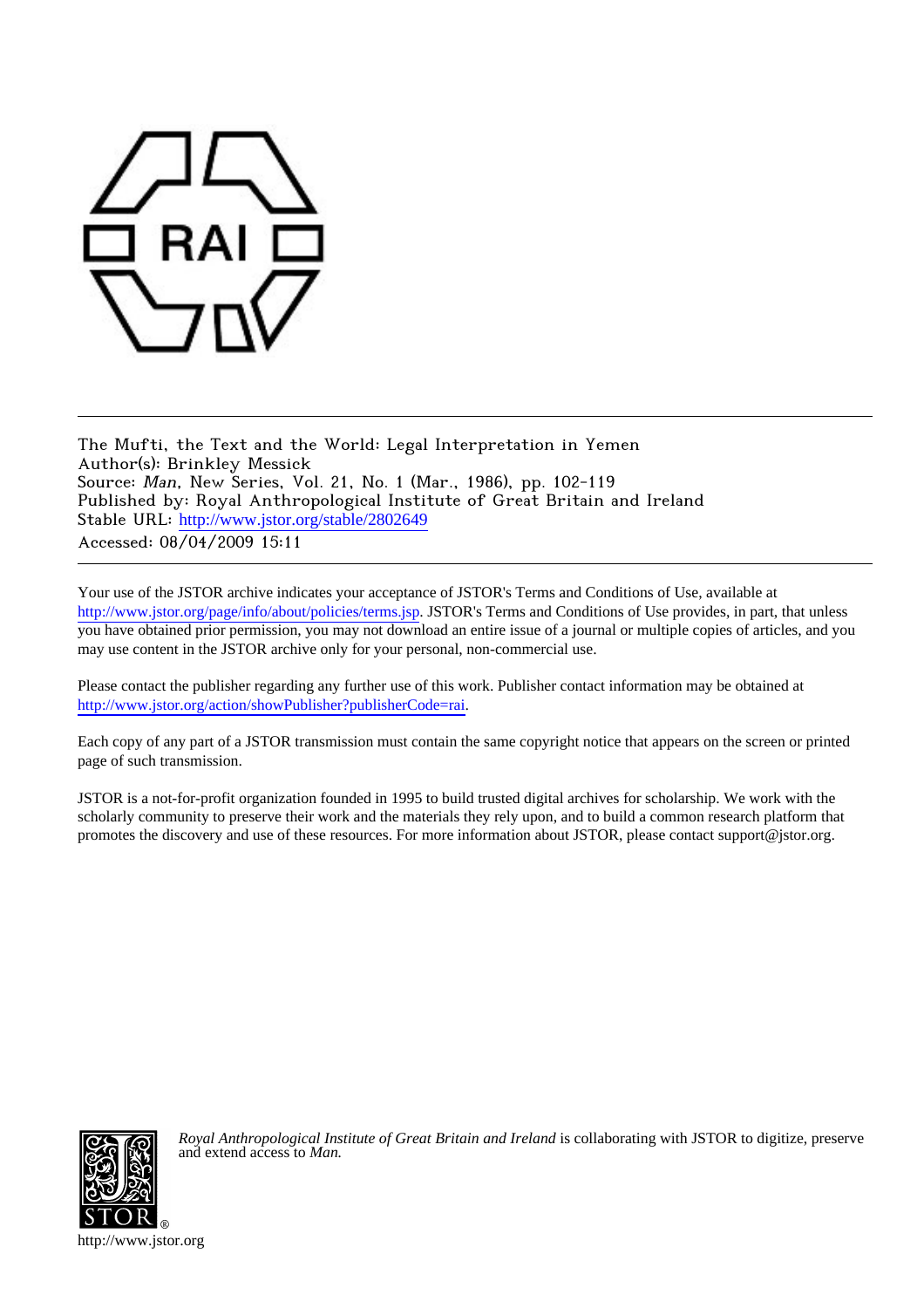# THE MUFTI, THE TEXT AND THE WORLD: LEGAL INTERPRETATION IN YEMEN

### **BRINKLEY MESSICK**

University of Massachusetts, Amherst

Muftis are literate scholars who specialise in Muslim legal-religious interpretation. They provide an example of a higher level of systematic indigenous interpretation than the common .<br>sense, everyday constructions of reality that have been discussed in anthropological accounts. I discuss the institutional form of the muftiship, and contrast it with the judgeship, with reference to indigenous ideal-types found in several categories of written Muslim social thought. This ideal form is then compared with the identities of historical and contemporary muftis in Yemen. The interpretive method employed by muftis joins a Greek-derived concept of analogy with recitation and hermeneutics. While their method is structurally similar to scriptural interpretation, muftis are worldly interpreters who address practical life problems posed by lay questioners.

#### Indigenous interpretation

One important potential connected with the advent of hermeneutical approaches in anthropology (Geertz 1973; 1983) is the enrichment of our notions of interpretation through analyses of non-western interpretive genres. 'Native' interpretations of one variety have, of course, long figured in anthropological accounts, witness, for example, the importance given by V. Turner (1967) to 'exegesis', provided by such specialist informants as Muchona. But such interpretations are of a distinct type, explicitly set in the context of discussions between the informant and the anthropologist. In the case of Turner's work with Muchona, it was a context in which the Ndembu 'philosophy don', as Turner fondly referred to Muchona, came to experience a 'quenchless thirst for objective knowledge' (1967: 150, 138). One wonders, however, about the character of Muchona's interpretive capacities and methods, as a Ndembu 'witchdoctor', prior to, or outside of his sessions with Turner. In literate civilisations, anthropologists may gain access to indigenous modes of interpretation that are neither oriented towards, nor dependent upon, communicating with outsiders such as anthropologists. Interpretive methodologies and models for institutions of interpretation may be tapped through analyses of diverse genres in textually based traditions (e.g., Errington 1979; Siegel 1979;  $O'Connor$  1981).

Geertz has asserted that 'societies . . . contain their own interpretations' (1973: 453). He has also been clear about the fact that anthropological interpretations, those imperfect, 'bumpy spirals' (Boon 1978: 363) circling between the conceptual categories of the anthropologist and those of a particular population of 'natives', comprise two distinct levels of interpretation. Anthropological

Man (N.S.) 21, 102-119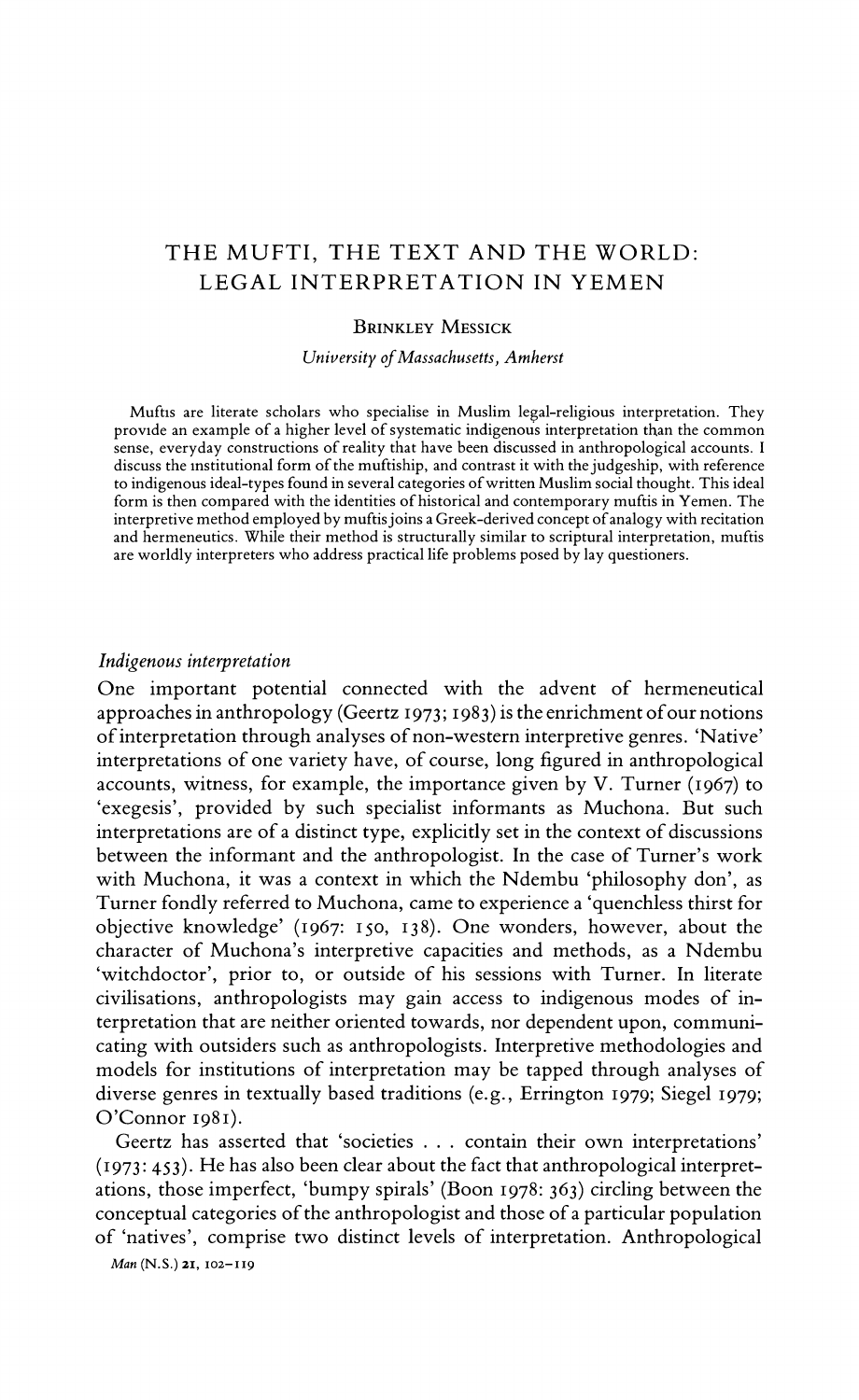interpretations are thus 'second and third order' (1973: 15) in that they are 'constructions of other people's constructions' (1973: 9), that is, our interpretations of their interpretations. I would argue further that their interpretations are of two general categories, one relatively embedded in everyday common sense and unnoticed (except by the anthropologist) qua interpretation, and the other set aside and clearly identified as 'native' interpretation. An example of the former is the Balinese cockfight analysed by Geertz (1973) and of the latter, Muslim legal interpretation in Yemen. Geertz has noted that in literate societies, such as those of the Middle East, 'native interpretations can proceed to higher levels' (1973: 15n), going beyond the level of conceptual articulation characteristic of the world of common sense. As envisioned here, interpreting indigenous interpretation entails not only the elucidation of a distinctive methodology but also an examination of the conceptual setting in which interpreters interpret.

### Legal interpretation: the mufti and his fatwa

A mufti is a Muslim jurist who delivers a non-binding type of legal opinion known as a fatwa, exercising in the process a form of legal-religious interpretation called ijtihad. Across the Middle East and north Africa, muftis great and small, official and unofficial have functioned at the interpretive interface of theory and practice in Islamic law for many centuries. Analogues for the muftiship have been identified in both Roman and medieval Jewish legal institutions<sup>1</sup>.

For a mufti's questioner, obtaining a fatwa is an informational step, taken either to regulate the individual's personal affairs or with litigation or some form of settlement in mind. Questioners appear as individuals, not in adversarial pairs; posing a question to a mufti and receiving his response is not a judicial procedure like that in a judge's court. Also, in Yemen, fatwas are not presented in court cases<sup>2</sup>. Without being binding, yet authoritatively, a fatwa simply provides the fatwa seeker with a legal rule relevant to the matter in question. Fatwa in hand, the questioner is free to arrange his affairs accordingly, or not; seek redress if he appears wronged, or not.

Muftis are intermediate figures. They occupy a niche between the jurist as teacher and the jurist as judge, mediating in identity and function between the opposed spheres of the madrasa (school) and the mahkama (law court)—between the cloistered, theoretical transmission of jurisprudence in the lesson circles and the public, practical application of the law in judicial proceedings. Many muftis were also teachers, but unlike the retiring purists among their professorial colleagues, muftis were jurists who projected their knowledge beyond the confines of the madrasa to address the affairs of the community. A mufti's involvement with the mundane world was more restrained, however, than that of a judge. As jurists and as moral beings, muftis typically distanced themselves from the considerable ambivalence surrounding the judgeship itself and the court, which many considered an arena of error, corruption and coercion.

Yet, in a sense, the impact of muftis upon practice has been greater than that of judges: perhaps the closest approximation in Islamic law to the weight of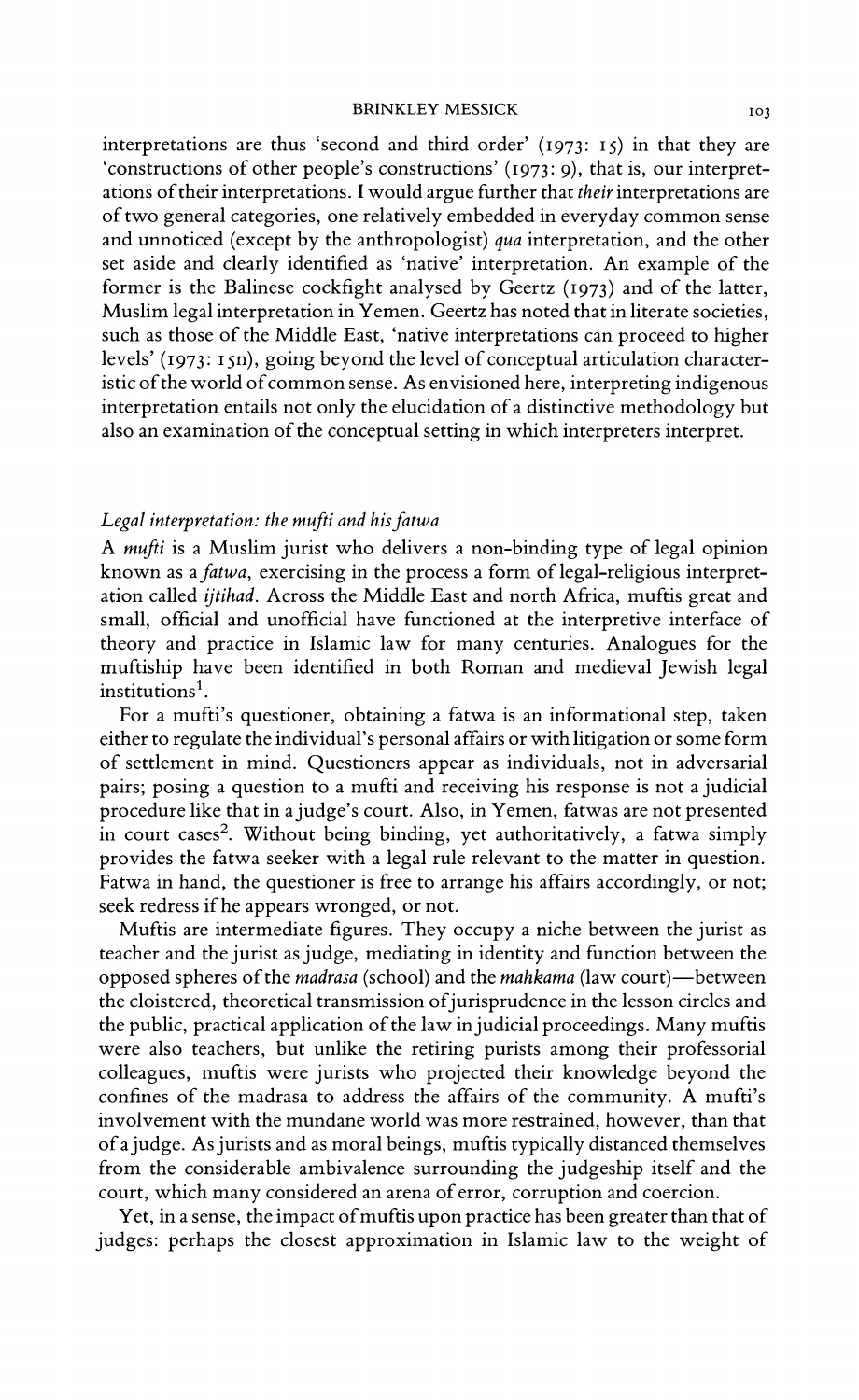precedent cases in Common Law is to be found in the non-binding fatwa opinions of muftis rather than in the decisions of judges. It has been argued that a legislative capacity is lacking in Islamic law and that this function has been filled by the institution of fatwa-giving (Tyan 1938: 323; Schacht 1964: 745).

Fatwas are related to judgments, however, in that both are interpretations, concerned with the interrelationship of law and fact. But their interpretive thrusts are diametrically opposed. The tension between the dictates of textual theory and the circumstances of actual cases results, in a fatwa, in a 'reading' of textual theory, while in a judgment it leads to a 'reading' of practical fact. Interpretive reciprocals, fatwas and judgments represent the application of an indigenous notion of text as a model, of and for, respectively, the factual world. As in the West, there is an important Muslim tradition of concrete hermeneutics (Goldziher 1981: 55f., 62), that is, scriptural interpretation. This madrasa-based tradition of Quranic exegesis and commentary upon and interpretation of other texts stands opposed in subject matter, yet related in structure, to the worldly interpretations of fatwas and judgments.

Here I examine the muftiship as the mediating role in a complex institutional system for the interpretive transmission of Islamic legal-religious knowledge (figh). The interrelated system of madrasa (school), muftiship and mahkama (court) serves to bring this knowledge into the world, and, as important, the world into knowledge. It must be stressed that figh does not have a narrow 'legal' referent but, like Jewish or Canon law, embraces in addition a wide gamut of ritual obligations, such as prayer and fasting, marriage and divorce rules, and such detailed requirements as those concerning correct conduct, attire and permissible foods. Far from being a narrowly circumscribed speciality, legal interpretation represents the paradigmatic form of Muslim interpretive thought.

To extend and qualify these schematic generalisations I shall describe the interpretive practices of muftis in the Yemen Arab Republic (North Yemen). Yemen has had only indirect experience of such public institutional elaborations of the office as occurred in Mamluk Egypt (Tyan 1938: 330) and in the central provinces of the Ottoman Empire (Gibb & Bowen 1957: 133-5; Walsh 1965). Yet muftis have served in Yemen both under the terms of official appointments and as private scholars, and they have ranged in stature from the most noted jurists of an era, such as Muhammad Ali al-Shawkani (1760-1832), to modest men practising in the provinces. There is currently a Mufti of the Republic in the capital city, and questioners from around the country now also have media access to a weekly radio 'fatwa show', and on Yemen television, bearded old scholars in turbans and robes answer viewers' questions in a similar format. Despite the great antiquity of the institution and this apparent continuity, however, the muftiship is not timeless. Rather, it is intimately linked historically to scholarly formation in the old madrasas (closed in the mid-1950's), a pre-legislative concept of law, and a distinctive notion of 'text'. I begin with a description of the activities of local muftis in the southern highland provincial capital of Ibb (Messick 1978).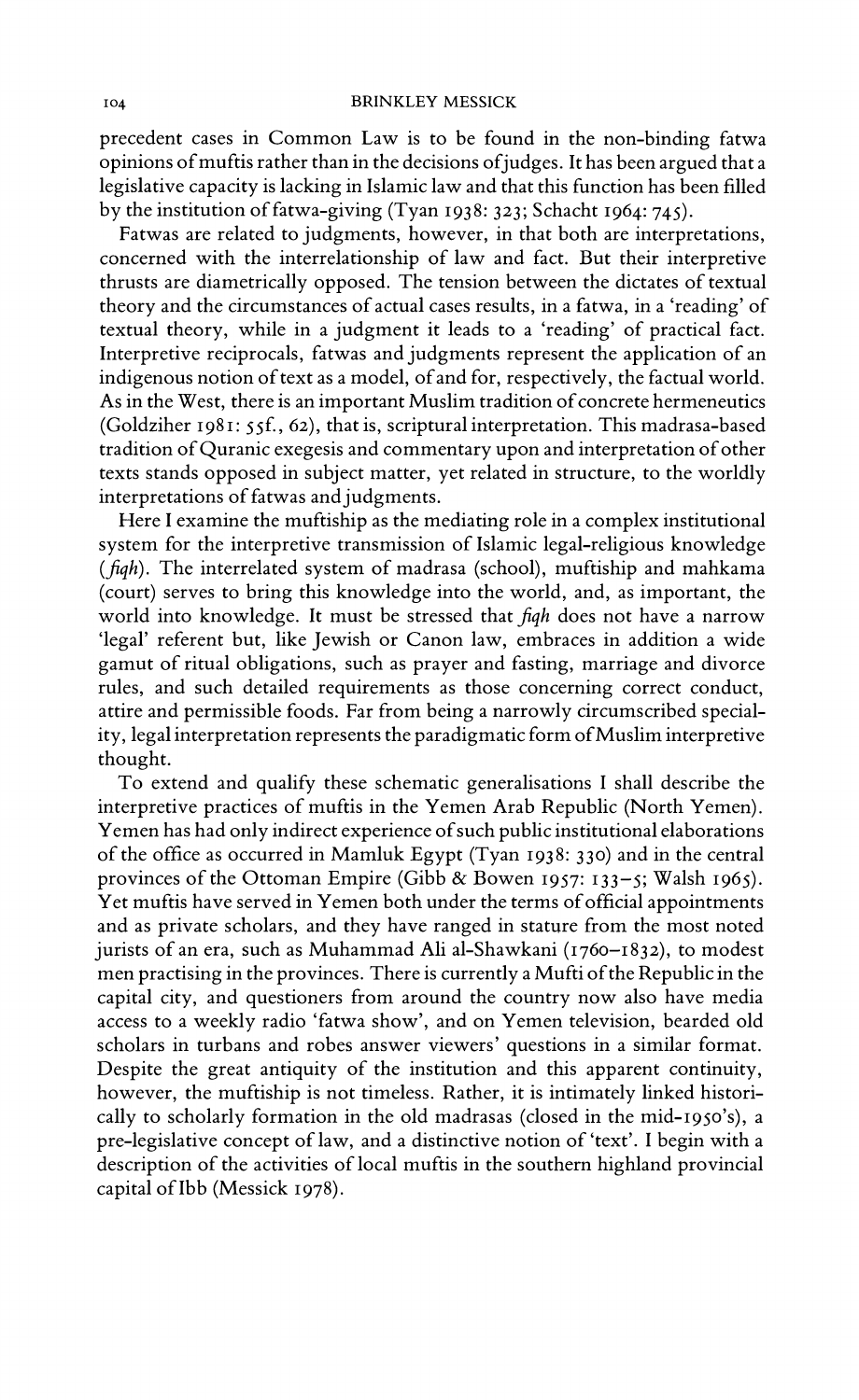### A provincial mufti

The present day official Mufti in Ibb has held the title 'Mufti of Ibb Province' from the time of the Revolution in 1962. He receives a salary through the local branch office of the Ministry of Justice. Like muftis before him, however, he has no official place of work. He can be stopped while he is shopping in the town streets in the morning, and he also receives people and writes fatwas at his own residence, in a semi-public sitting room. After lunch, men begin to assemble there, some of them intending to settle in for an afternoon of chewing *qat*, a mildly narcotic shrub widely consumed on a daily basis in Yemen (Kennedy et al. 1980). The men sit on cushions against the wall at floor level. Light enters the room through two large windows, set nearly at floor level in one of the whitewashed walls. A simple wooden box, placed before a cushion and arm rests, marks the space where the mufti sits.

Descending from private upstairs rooms, the mufti enters the sitting room wearing a skull cap, a gown and a vest, and carrying his own bundle of gat. Without ceremony, he steps over the wooden box on his way to his accustomed place. He begins to chew his gat and adjusts his spittoon and his water thermos. The hose of the water pipe is passed to him to smoke. Outwardly, the scene is no different from that in many other afternoon gat-sessions in progress around the town, including those at judges' houses.

A majority of the ten or so men who typically appear at the mufti's sitting room on any given afternoon are from rural districts. Sometimes referred to as 'tribesmen', these men are cultivators of the small curved terraces that rise in steps up the steep mountainsides of the southern highlands. Aside from breaks associated with the two great ritual feasts of the lunar calendar and with the fasting month of Ramadan, the level of activity in the mufti's sitting room is tied to the annual agrarian cycle. As in the courts, harvest time in the late autumn is a slack period for the mufti.

Some men come to the mufti to settle disputes out of court. In acting as an arbitrator the mufti steps out of his role as mufti. 'We are in your hands; decide between us, and your decision will be implemented', is the formula of this request. Other uses of his legal expertise also go beyond his official work. For some men he acts as a notary (katib) who prepares legal instruments such as sale contracts (Messick 1983a; in press). Although he would never appear for a client in court as a legal representative (wakil), he does write claims, responses to claims, and appeals of decisions for his clients to present in court. In addition to his work delivering fatwas, there are other categories of legal activities in which he engages in his official capacity as mufti. Occasionally, he adds his signature to an attestation of poverty or of incapacity presented by an individual seeking admission to the charity rolls, or he is asked to countersign a legal instrument. Both rural and town people also come to him for legal evaluations of physical injuries  $(arsh)^3$ .

But the main activity of the mufti is the writing of fatwas. A fatwa is the mufti's response to a question. Questions are posed in writing, by the literate for the illiterate, and usually by men for women in the case of a female questioner, using such common formulae as 'what do the scholars of Islam say about . . .' and the matter is stated, or in conclusion, simply 'give us a fatwa' concerning the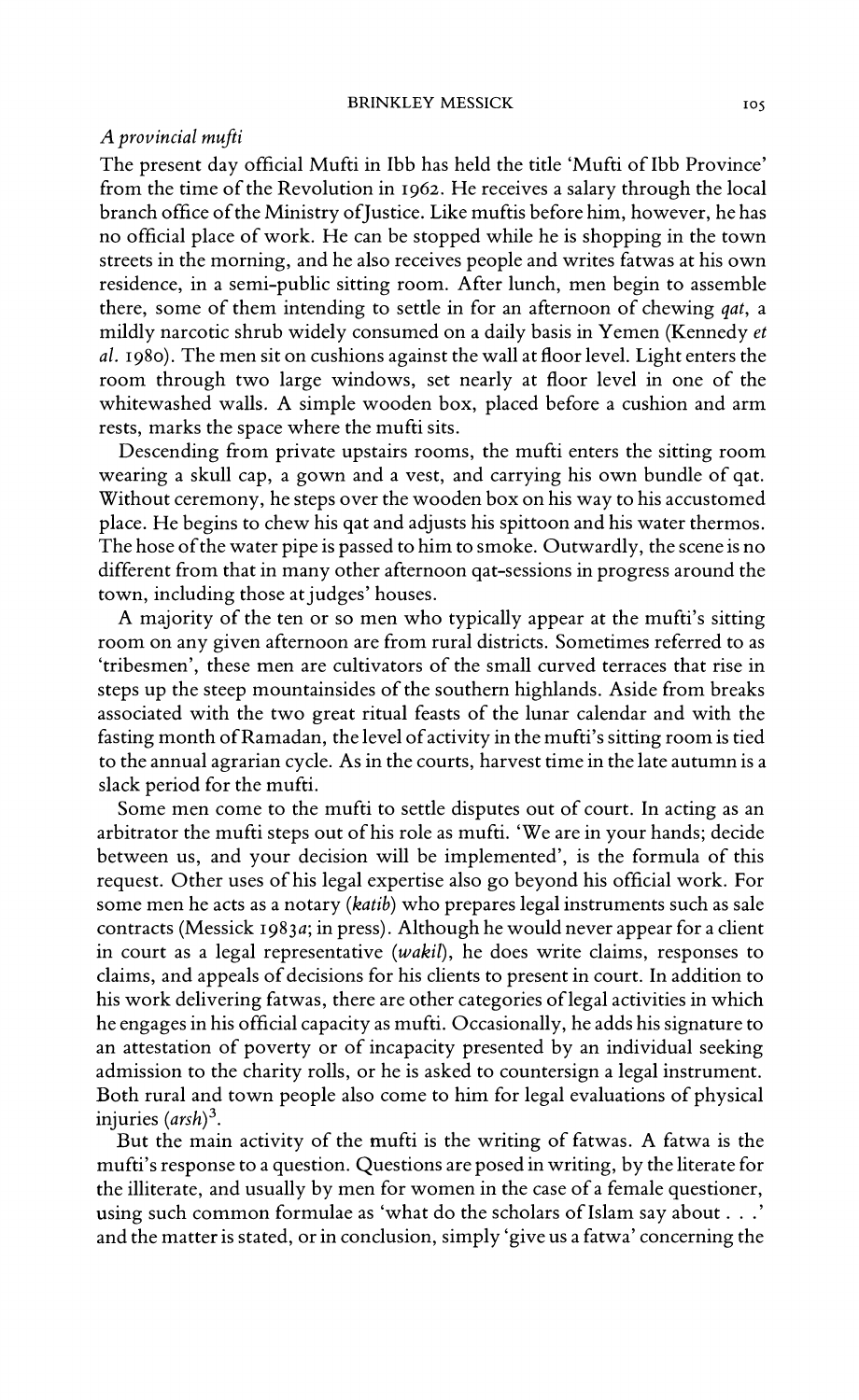matter. On the same small piece of paper, usually in the space above the question, the mufti writes his 'jawab', his answer, which is the fatwa, concluding with the formula wa allahu a'lam (God knows best) and his signature.

While most Yemenis these days use western fountain pens or ball points, this mufti continues to use an old-fashioned carved wooden pen which he dips repeatedly in an inkwell. He holds papers between the base of his writing hand and that of his left hand, which rests on his upright knee. As he writes, two fingers of his left hand glide along the back of the paper to meet the pressure of his pen. When he is finished writing, he hands the paper back to the questioner. No record is made as the mufti has no secretary (although I hired one with his permission for my research). While the mufti is paid as a matter of course for writing legal instruments and in dispute settlement, he does not always accept money for fatwas, or if he does it is a very small sum, considered a gift rather than a fee. When a fatwa-seeking question is posed, the mufti's response is always immediate. Far from pausing to refer to a legal manual, or, seemingly, even to reflect, he answers all questions without hesitation. This is remarkable, in view of the range and complexity of the questions he receives.

In general terms, the fatwas he issues may be classified as follows: marriage and divorce matters, inheritance and pious foundation questions, other property issues, and miscellaneous. This last category includes the occasional fatwa sought about a ritual detail. A prayer leader of a mosque next door, for example, came to ask about the fine points of timing for the first call to prayer of the day. Fatwas concerned with divorce support payments and inheritance divisions require calculation (as do wound evaluations). Part of this mufti's academic formation, however, is in the subjects of calculation and the law of inheritance, both of which he also taught prior to the Revolution at the madrasa of the Great Mosque of Ibb. Conflicts connected with marriage are the most numerous type of questions currently asked. Aside from the common questions about such matters as the validity of a threefold statement of divorce, this mufti receives many questioners whose lives have been influenced by the large scale recent migration of Yemeni men to Saudi Arabia for work. Many marital legal problems are connected with the absence of husbands. In estate related questions, many individuals want to know which relatives are heirs of a deceased person, and what share each heir should receive. A significant subset of these fatwas deals with problems concerning pious foundations, which are important in the economic history of the Ibb region. There are fatwas on such issues as the exclusion from foundation benefits of an out-marrying woman's descendants in favour of descendants in a direct male line, and others concerning the sale of inalienable foundation properties. There are also fatwas dealing with the invasion of property rights, or with whether an individual is allowed to retract a sale or exercise a right of pre-emption. For pre-emption matters this mufti now refers his questioners to a rule established by the Ministry of Justice.

Three queries and their associated fatwa-responses will serve to illustrate the Ibb genre. Concerned respectively with marriage, inheritance, and property rights, these texts appear concise and implicit in simple translation from the Arabic. Also, queries are often poorly phrased or confused, while fatwas sometimes must be explained to their recipients. Further explication, which is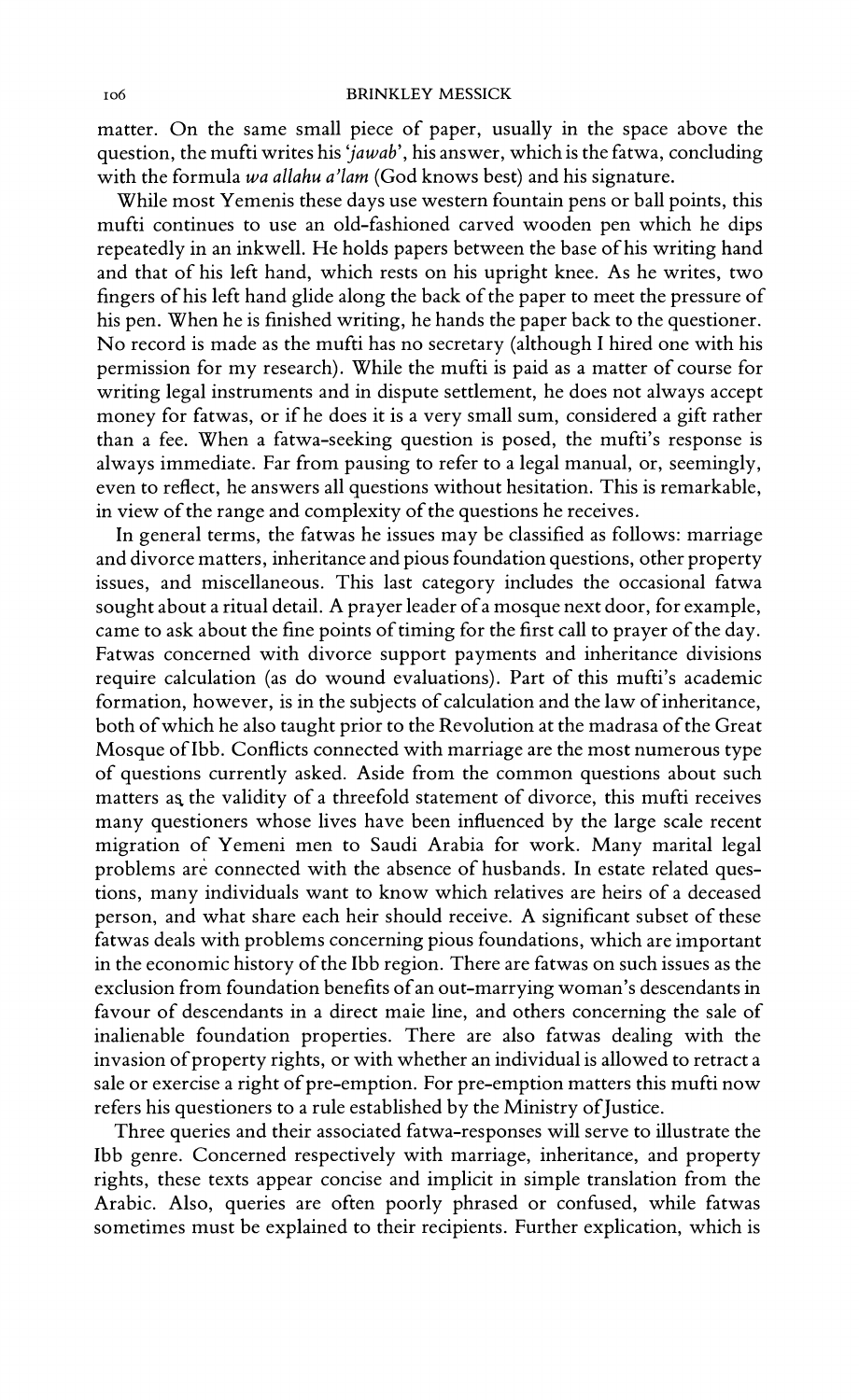not attempted here, would require a historical and ethnographic excursus into such matters as the law of marriage, guardianship and the structure of male -female relations; the law of inheritance, and the patterns of kinship; and the law of property and the contract of sale.

#### question 1

What do the scholars of Islam say, may God be pleased with you, about a woman who has a young virgin daughter and, following upon the absence of the full brother of this daughter, the mother undertakes to marry the girl without the consent of her brother, despite the fact that the brother wrote weekly? The contract was entered into under the auspices of the judge, and she had no guardian except him. He [the brother] was only in absence one month. Give us a fatwa.

#### fatwa

The answer: the judge does not have the right to make a contract given the existence of her legal guardian, her brother, as long as he had not abstained from the contract. God knows best. Mufti of Ibb Province, (signature).

#### question 2

What do the scholars of Islam say about a woman who died leaving her daughter and her full sister. She also has a husband and a half sister by her mother and a son of her father's brother. Give us a fatwa concerning the number of shares in this matter, and also who is legally entitled to inheritance and who is excluded, in detail. Prayers upon our master Muhammad and his people and his followers, and peace. February 4, 1976. Presented by (name and village).

### fatwa

The answer: to the husband a quarter, and to the daughter a half, and the remainder to the full sister, and nothing to the half sister by the mother, and nothing to the father's brother's son. God knows best. 4 Safar 1396. Mufti of Ibb Province (signature).

#### question 3

What do the scholars of Islam say about a man who sold a piece of land, without knowing it and without knowing its value, to a buyer in whose possession the land was for cultivation, when it later became clear that the land was valuable and that he only received less than half of its value. Does the seller have a right to reclaim his land? March 22, 1980.

#### fatwa

The answer: there is no fraud when the seller is legally capable, except if a legal condition was placed upon the purchaser. God knows best. Mufti of Ibb Province (signature).

While most fatwas are brief and straightforward, lacking any explicit reasoning or citation of authorities, a few are more expansive and make reference to differences among the 'schools' of law or individual jurists. In one fatwa, for example, the mufti cites the uniform view of the four orthodox schools, notes that it is the same as that of the Hadawiyya (Zaidi) school with one condition, and then goes on to refer to the consensus of authoritative Yemeni jurists such as Muhammad Ali al-Shawkani and Muhammad Isma'il al-Amir, which is a different view.

His fatwas also make occasional reference to customary law (' $urf$ ). When he is specifying the level of support payments to divorced wives, for example, he details amounts of grain, money, rent per month and clothes per annum 'according to custom' (bihasab al-ma'ruf). Another type of question asks the mufti to evaluate a customary settlement from the perspective of the shari'a, or Islamic law. In one such instance, a dispute arose over whether a woman was or was not a virgin at the time of marriage. The conflict was resolved by rural leaders in the form of a sulh, or customary compromise, rather than in-court and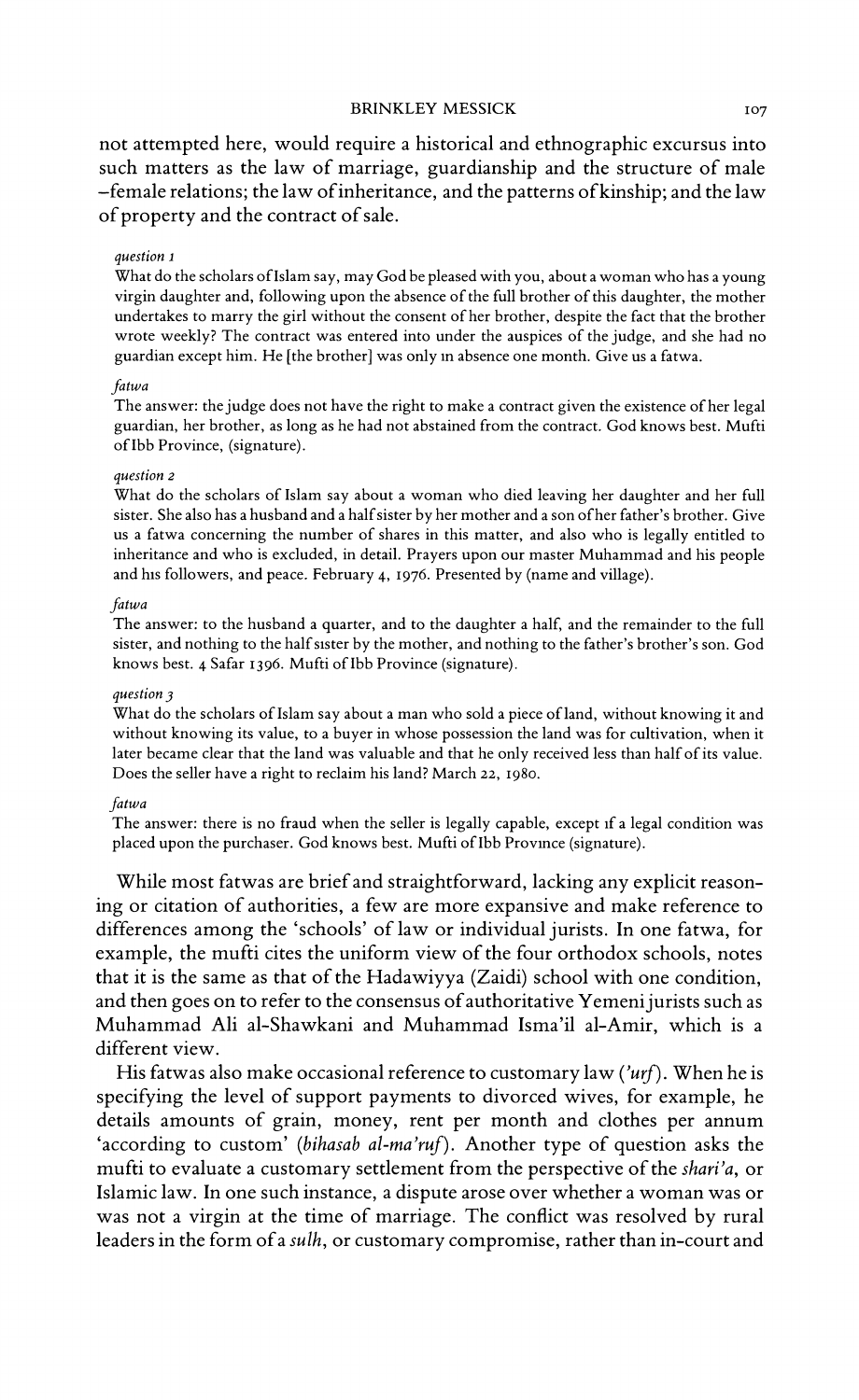according to the shari'a. In his fatwa, the mufti found several of the money payments included in the terms of the settlement to be without basis. This opinion was implicit, however, as he merely stated what the only legal money payment should be.

In Ibb, the basic textual justification for the muftiship is identified as the Quranic injunction to 'ask those who know' (Bee Sura, v. 45). Thus the obligation to give of acquired knowledge, satisfied in teaching or when a man of learning acts as a mufti, is matched by its inverse, the requirement placed upon the uninformed (jahil, 'ammi) to question the learned. According to theory studied in Ibb (al-Juwayni n.d.: 38), the mufti and his questioner have opposed statuses in relation to interpretation. The mufti must be a qualified interpreter, and cannot be an accepting follower of doctrine, while the questioner cannot be an interpreter (i.e., must not attempt to interpret) and must be an accepting doctrinal follower (i.e., of the mufti, via his fatwas).

According to Weber (1978: 798-9, 821) and Schacht (1964: 74), the muftiship was originally a 'private' institution that later became 'public'. Schacht correctly adds, however, that the later official muftis 'had no monopoly of giving fatwas, and the practice of consulting private scholars of his reputation never ceased'. An official muftiship was established in Ibb during the second Ottoman occupation (1872–1919), but its public quality was not pronounced. Ahmad Muhammad al-Haddad, the official Mufti under imamic rule in the 1930's and 1940's, described his activities in the following terms:

The place of issuing fatwas was in the sitting room of my house, since there was no formal office place for any judicial or executive organ in the old days. Most of our time in those days was unoccupied and we spent it reading Subul as-Salam [by al-Amir (d. 1753), on Traditions] and other books during the afternoons. As for the mornings, we used to walk down into the valley, and if anyone came up to us with a matter we used to answer him in any place he found us, in the street or in any other place. (taped discussion, 1980).

Prior to the late nineteenth century, the giving of fatwas was an informal activity of leading scholars. 'He studied, he taught, he gave fatwas' (Al-Akwa' 1980: 234) is a summary statement of what a scholar did. A common formulation identifying a prominent scholar is intahat ilayhi riyasat al'ilm, with the sense being that the scholar in question was the final authority—literally, 'the leadership of knowledge ended up with him'. The separate strands of the composite identity of one local scholar are detailed in the same terms: 'the leadership of legal knowledge and fatwa-giving and instruction ended up with him' (intahat ilayhi riyasat al-fiqh wa al-fatwa wa at-tadris [Al-Akwa' 1980: 661). This old idiom of scholarly preeminence (cf. Makdisi 1981: 129-33) occurs in local biographical dictionary accounts going back to the twelfth century<sup>4</sup>. A scholar without peer in the locality was by definition, and simultaneously, the individual sought out for instruction and the one prevailed upon to issue fatwas.

### Muftis and judges: an indigenous typology

With regard to both its institutional form and the method of interpretation, the muftiship has given rise to systematic indigenous thought. This may be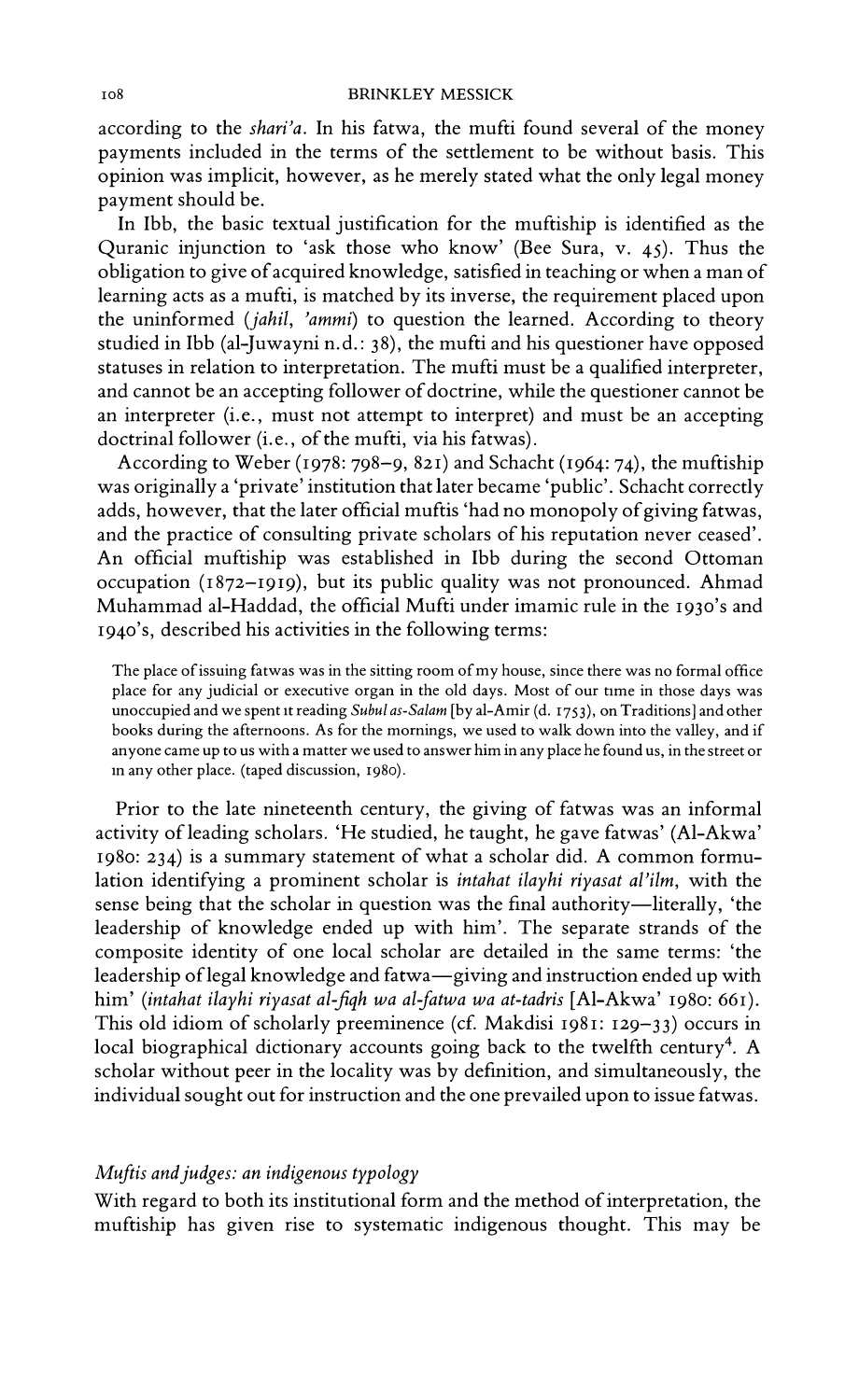categorised as follows: explicit theorising, including the formulation of 'idealtypes'; models, located in two categories of jurisprudential writings; condensed formulae, in both the Quran and the Prophetic Traditions; and stylised characterisations of individual scholars in the biographical dictionaries. Such thought was constructed not as an 'informant's discourse' (Bourdieu 1979: 18), but as an indigenous image for indigenous consumption, elements of a native social science (O'Connor 1981).

According to Ibn Khaldun (d. 1406), both the muftiship and the judgeship are among the 'diniyya shar'iyya' ('religious-legal') functions that fall under the authority of the (great) imam, the leader of the Muslim community (1958: 448 sqq.). For al-Qarafi (d. 1301), 'every (great) imam is a judge and a mufti' (1967: 32), while the reverse is not true. Ruling Yemeni imams (until 1962) fit this type. In addition to his responsibility for the affairs of the 'world', an imam was both a mufti and judge in identity and capacity, in addition to being in a position of authority over simple official muftis and judges<sup>5</sup>.

In Islamic legal works, the muftiship and the judgeship are given contrasting treatment. It is in a methodological genre, known as the 'roots' of jurisprudence literature (in Ibb. al-Juwayni n.d.), that the muftiship is discussed. In the more practical manuals, the 'branches' literature (for Ibb, Abu Shuja' 1859; al-Nawawin.d.), a chapter on the judgeship is standard, but there is no equivalent chapter on the muftiship. This separate treatment of the two offices in the methodological and practical literatures is consonant with differences in the kinds of interpretation engaged in by muftis as opposed to judges. The two offices are also distinguished with respect to the conditions set for candidates. In general, these conditions are not so highly elaborated for potential muftis as compared with those for individuals who would become judges (Tyan 1938: 334-6). A judge must be a male, free as opposed to being of slave status, and sound in sight and hearing. By contrast, these are no explicit requirements for muftis. Two other characteristics, moral uprightness and intellectual attainments, are the overriding determinants of suitability for the muftiship. 'Adala (justness or probity) and advanced scholarly status enabling interpretation are absolute requirements for muftis, while for the judgeship both the admission to the office of an individual lacking in moral standards (a fasiq) and one totally ignorant (a jahil) are permissible, if by no means desired.

Further evidence of the conceptual contrast between the muftiship and the judgeship is found in a deep-seated ambivalence that has surrounded the judgeship from early times (Gottheil 1908; Amedroz 1910; Wensinck 1922; Coulson 1956). There exists a set of 'ominous' traditions concerning the office (e.g., 'of three judges, two are in Hell' and 'he who undertakes the judgeship slits his own throat without a knife')<sup>6</sup>, and jurists across the Muslim lands, including Yemen (Ibn Samura 1957: 94, 219, 247; al-Khazraji 1911: 58; al-Akwa' 1980: 272) often have been reluctant to serve as judges. Judges are held accountable for the historical divergence of theory and practice, for procedures and rulings not solidly anchored in the shari'a. As opposed to the imagery of Hell visited upon wayward judges, however, even the commission of errors by muftis in the course of their interpretive work is positively rewarded. According to a Tradition of the Prophet, 'If an interpreter is right he receives two rewards,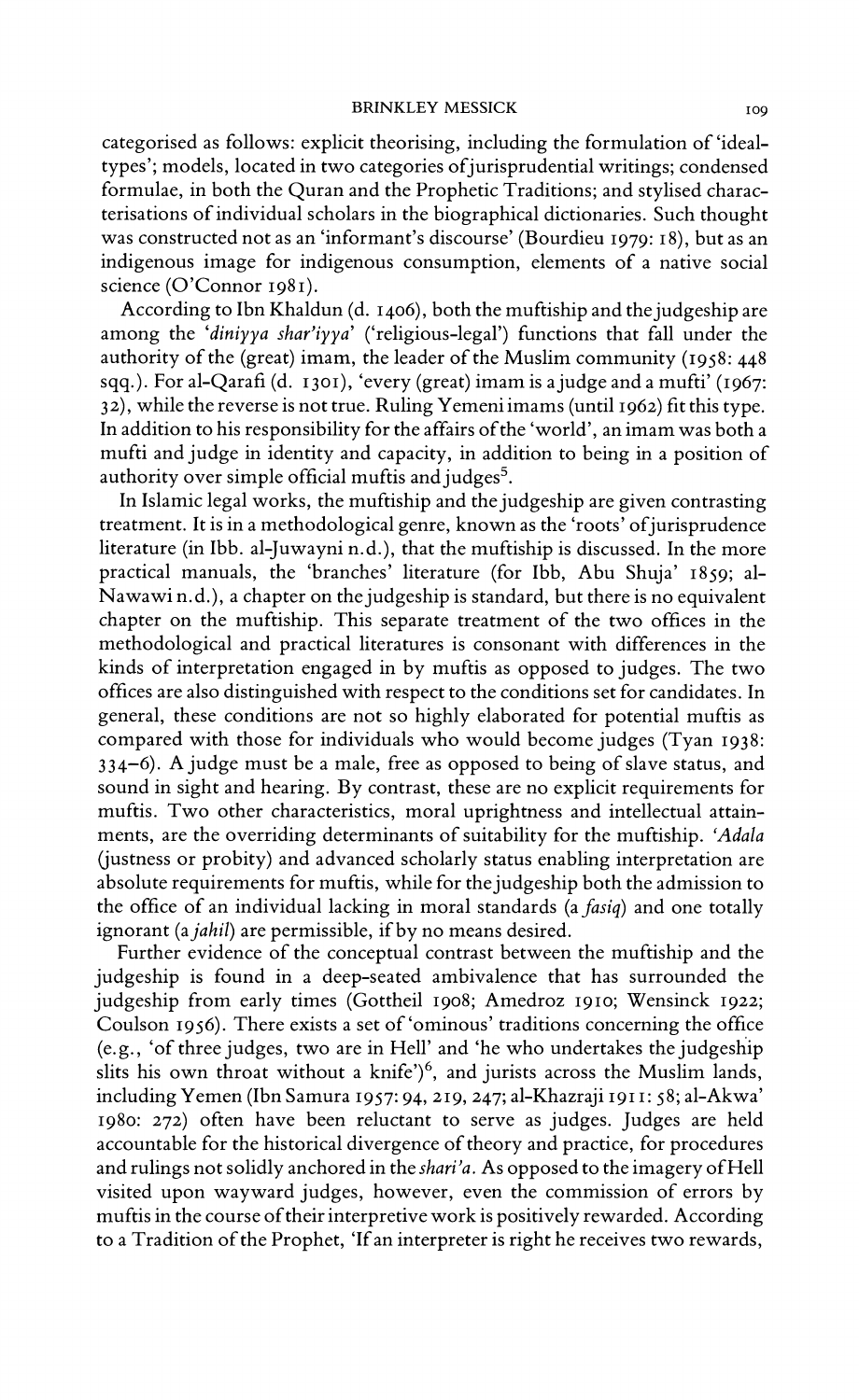and if he is mistaken he receives one reward' (Schacht 1950: 96; for Ibb,  $al$ -Juwayni n.d.: 39).

While the mufti is sought out by single questioners for non-enforceable fatwas, a judge rules in contexts of two-party conflict and his judgments are enforceable. Ibn Khaldun blends the muftiship with the role of scholar-teacher, whose forum is the madrasa, the place of instruction. In Ibb, instruction was located in the main mosque, and the students lived and studied in sequestered separation from ordinary public life. The judge's mahkama, by contrast, is a quintessential public forum, a locus for the coercive exercise of state power, represented by the judge's soldier-retainers, and now police and prosecutors (Messick 1983b). Historically, Ibb muftis, like their earlier Ottoman colleagues (Gibb & Bowen 1957: 137), were supported by specially earmarked pious foundations. In this foundation support muftis were further associated with the madrasa, which was exclusively funded by foundations, and distinguished from judges and their profane income. In addition to state salaries for judges, corruption has loomed around court proceedings because judicial decisions count.

### Ideals and men

In ideal terms a mufti is an intermediate figure, retaining the purity of the madrasa while approaching the rough and tumble of the mahkama, but actual muftis vary in their approximation of the norm. The present Mufti of Ibb retains an association with the *madrasa* (as a former teacher) and he has the retiring pious nature of a private scholar desiring to keep his distance from the boisterous arena of public life. There are other exemplars of this ideal posture. One was 'Ali Naji al-Haddad, the apical ancestor of the contemporary al-Haddad family of Ibb. In the late nineteenth century he was a teacher and a mufti, both activities being based in the town *madrasa*. Another is the great Yemeni jurist Muhammad 'Ali al-Shawkani (1760-1832). In his autobiography (1348 A.H.II: 214-25), Shawkani describes his isolation from the world (al-dunya) during the time he was a mufti and prior to being, as he puts it, 'afflicted' with the judgeship. Speaking of himself in the third person, Shawkani says, 'He did not stop at the door of a governor or judge, and did not befriend anyone of the "people of the world" (ahl al-dunya).' Of his work as mufti he proudly states that he issued fatwas for free: 'I acquired knowledge without a price and I wanted to give it thus'.

Muftis who were so inclined, however, could be important actors in 'the world'. For the Middle East generally, we have the notorious example of the Mufti of Jerusalem in this century, and there is evidence that at least some Ottoman official muftis became wealthy in their posts (Gibb & Bowen 1957: 137). Two Yemeni examples, again provincial and prominent, further demonstrate that the muftiship was no institutional strait jacket. 'Ali Naji al-Haddad's son Abdarrahman, one of three brothers who served as Ibb Mufti, was a scholar-politician who went on to become assistant to the Ottoman governor of Ta'izz District (then including Ibb) and, later still, the Presiding Judge of the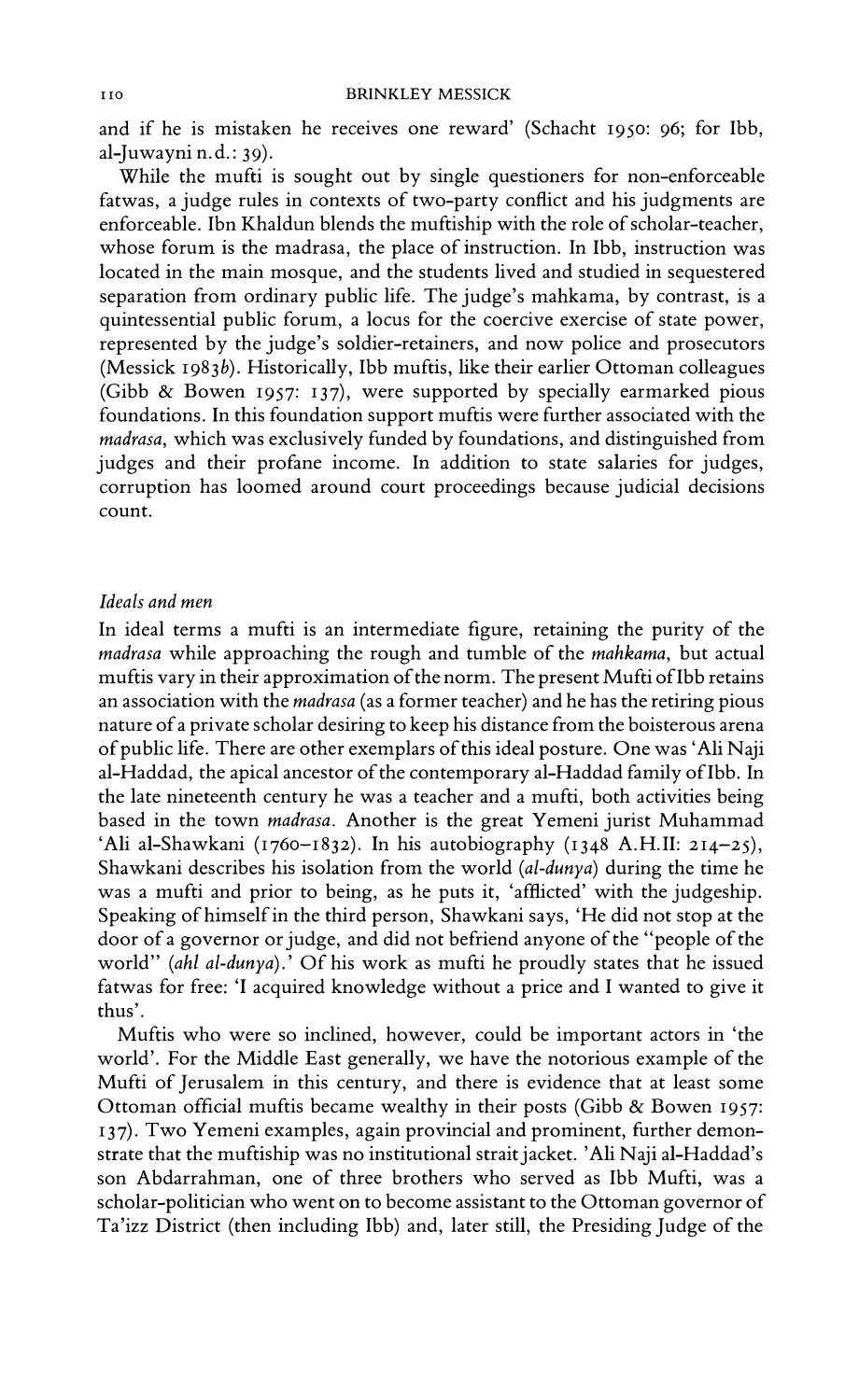Court of Appeals under Imam Yahya. The Yemeni historian al-Wasi'i (1346 A.H.: 174, 201-4) provides an account of the political exploits of an official mufti of the entire Ottoman Province of Yemen, a man who was far from the model of a retiring scholar.

### Interpretive method in fatwas and judgments

I have suggested that both fatwas and judgments are interpretations. Asked in writing to explain the difference between a fatwa and a judgment, the present Ibb Mufti responded, fatwa-style:

The answer: a fatwa is a legal clarification ( $bayan$ ) for the judgment and the mufti is the ascertainer of the legal reference (dalala), and the clarifier in his response of (that which is) legal and illegal in the shari'a (Islamic law), but in it there is no enforcement (ilzam). The judgment requires enforcement. God knows best. (Signature)

In the same work in which he distinguishes the categories great imam, mufti, and judge, al-Qarafi ( $1967:30-1$ , 41) also offers a typology for the fatwa and the judgment. Al-Qarafi's argument contrasts the conceptual bases of fatwa-giving and judgment-giving in a manner similar to the Mufti of Ibb. He says that a mufti refers to *adilla* (from the same root as the term *dalala*, used by the Mufti of Ibb), while judges refer to hijaj. Adilla are such sources of law as the Quran and the Sunna, while the *hijaj* include information about the world such as evidence and a disputant's acknowledgement of an act (cf. al-Qarafi 1344 A.H.: 128-9).

If both fatwa-giving and judgment-giving embody an interpretive bringing together of theory and practice-of the sources of law and actual occurrences -they do so with differing emphases. What is 'constructed' in a fatwa is an element of theory-a fatwa is concerned with and based upon theoretical texts (adilla), although it requires the specifics of an actual case as a point of departure. What is 'constructed' in a judgment is a segment of practice-a judgment is concerned with and based upon practical information (hijaj), although it requires a framework of theory as its point of reference. Fatwas utilise concrete descriptions as *given* instances necessitating interpretation in theory; judgments address cases as problematic instances that are themselves in need of interpretation. As interpretations, fatwas and judgments come to rest at opposed points on the same hermeneutical circle.

Fatwas and judgments are not direct interpretations of reality, however, and in this sense they are comparable to anthropological interpretations. The interpretive skills of a mufti or judge are engaged only following an original lay interpretation. Like the constructions of anthropologists, fatwas and judgments are 'second and third order'—interpretations of interpretations. The queries and cases presented to muftis and judges are, like the 'native' interpretations commonly discussed by anthropologists, composed of commonsensical, colloquial understandings of reality.

### Interpretation, analogy and consensus

While the construction of the practical world via judgments is a crucial activity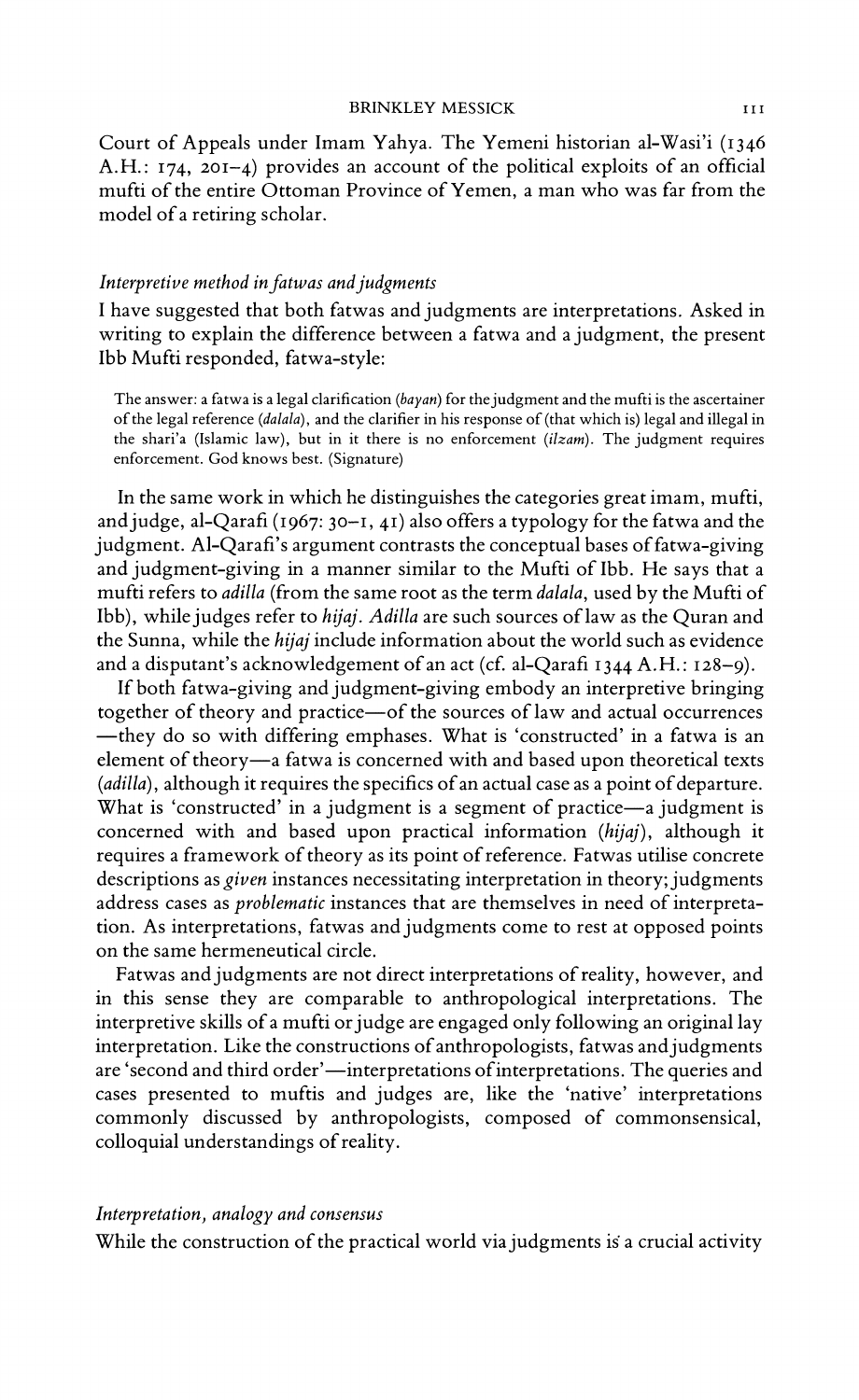in any society, perhaps even more fundamental is the interpretive augmentation of the basic corpus of legal theory itself. In the Muslim tradition, this has been accomplished in two ways: in the activity of jurists, usually associated with madrasas, who engaged in the purely theoretical extension and elaboration of the 'text' of existing law, and by some of the same jurists and others, acting as muftis, who took as their ground of interpretive departure not text but the facts of the world. Given the sacred quality of Islamic law, coupled with the historical fact that its means of sacred augmentation and interpretation (God's relevations to the Prophet Muhammad, which constituted the Quran, and the Prophet's own sayings and doings, which compose the second major source of law, the Sunna) were cut off with the death of the Prophet, it is understandable that further development of the law would prove problematic.

The method of *ijtihad* that evolved is one anchored in analogy (Bernand 1980; Schacht 1950: 98-132). A Greek logical method (Peters 1968) was wedded to the methods and constraints of interpreting a body of sacred text (Quran and Sunna). Analogy (qiyas)<sup>8</sup> is the tool used to interpret new facts with reference to existing text, and, conversely, new text with reference to existing fact. In the 'roots' manual of jurisprudential method studied in Ibb (al-Juwayni n.d.: 67-71), analogy is first defined in terms of relating 'branch' to 'root', that is, a question of positive law to a source of law (Quran or Sunna). Analogy is further specified as occurring in three types: one which works through a 'middle term' ('illa); a second which operates through a direct 'indication' (dalala---cf. the usage by the Ibb Mufti); and a third involving a relation of 'similarity' (shabah). The range of interpretive linkages made possible-to shift momentarily to our discourse—roughly coincides with the complex of 'meaningful' relationships of system and syntagm, or association and similarity, in semiology (Barthes 1968). In Muslim legal interpretation, the underlying analogy is of the text and the world, allowing the systematic handling of a double-edged problem-creating new text and regulating new cases.

Analogically based *ijtihad* emerged as the accepted interpretive method in Islamic law only against the staunch opposition of strict or literal interpretationists, who rejected it outright, comparing it to 'carrion, to be eaten only when no other food is available' (quoted in Bernand 1980: 239). In an intellectual environment of 'Traditionalist' critiques, *ijtihad* was developed by jurists from a loose application of personal opinion to a comparatively strictly defined method based on analogic reasoning. No matter how rigorously defined, however, ijtihad was still an exercise of a single individual's interpretive capacity, and therefore, by definition-as human-potentially flawed. In fact, Muhammad al-Shafi'i, the famous Muslim jurist credited with both the initial elaboration of the whole 'roots' methodology and the grounding of *ijtihad* in strict analogy, recognised that divergent views were the necessary concomitant of the use of ijtihad (Schacht 1950: 97, 128). As is recognised regarding our own (anthropological) interpretive method (Geertz 1973: 29), the imperfect nature of *ijtihad* was well understood.

How could interpretations individual in origin become 'text', accepted as accretions to the corpus of the law? The answer lies in a mechanism placed third among the fundamental sources of law, the first two being the Quran and Sunna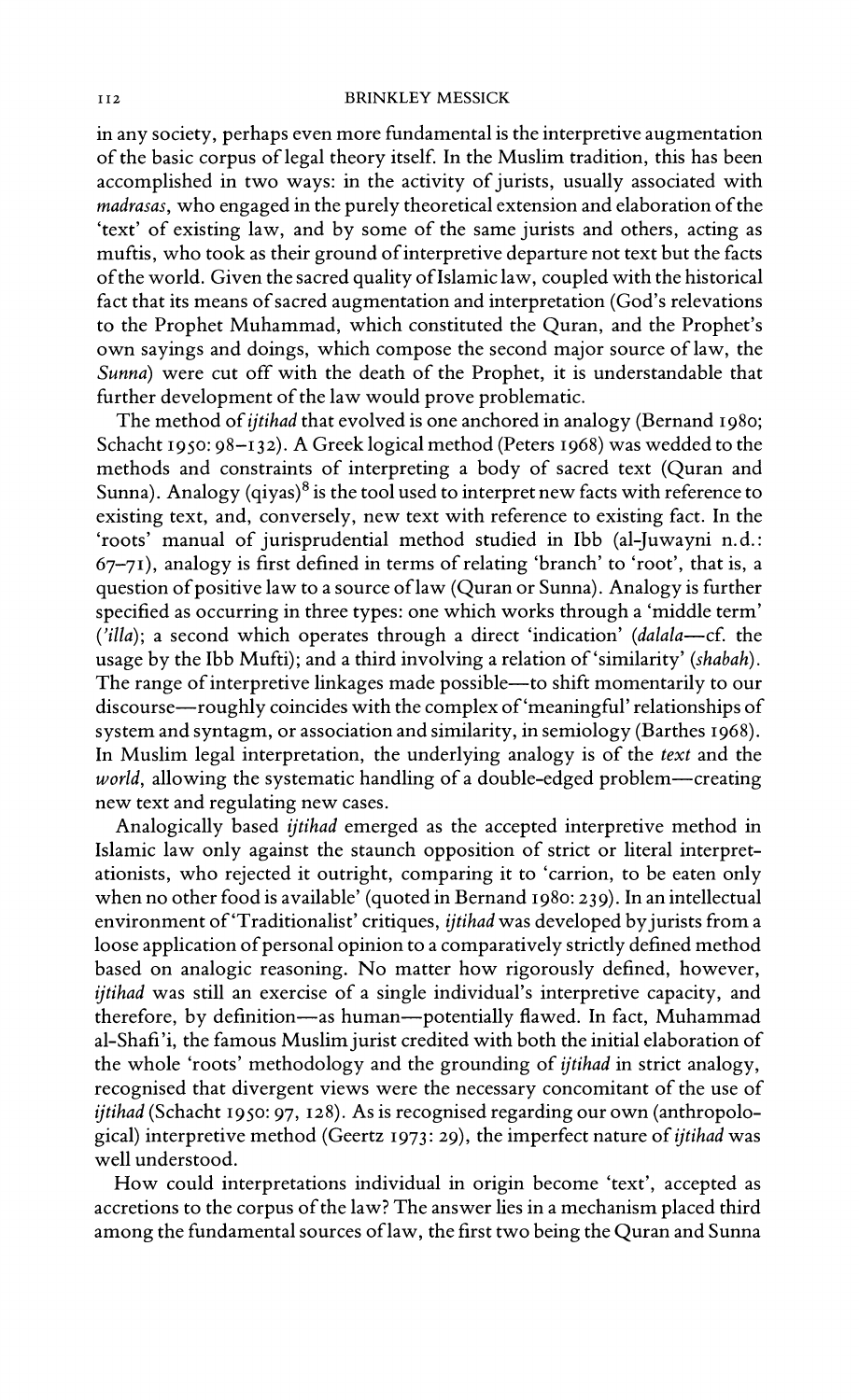and the sometimes included fourth being analogy. This is the principle of 'consensus' (ijma'), exemplified and justified by a Prophetic Tradition: 'my community will never agree is error'. Consensus, the means by which individual interpretations became integrated into the law, was also subject to a narrowing of definition, until it came to be associated not with the opinion of all the community members, but rather with that of the scholars alone, those deemed capable of evaluating an interpretation, either rejecting it as wrong or accepting it as authoritative. Consensus has been characterised as the 'the foundation of the foundation of the law' (Hurgronje 1957: 57; cf. Goldziher 1981: 50f.). Seen in relation to interpretation, consensus is the mechanism through which the *parole* of the individual interpreter could become part of the collective, consensual langue of the law.

Advocates of an active *ijtihad* were to have their victory over the 'Traditionalists' snatched away, however, at least according to one view of Islamic legal history. I am referring to what is known as the 'closing of the gate of *ijtihad*'. which is how an apparent watershed (c. 900 A.D.) in the development of the Islamic legal corpus is characterised in the Muslim sources (cf. Schacht 1964: 69-75). Among westerners, Weber (1978: 819) represents an orthodox view of this event as marking both a 'crystallisation' of the four great schools of law and simultaneously, an end to further interpretive additions to the set corpus:

The crystallization was officially achieved through the belief that the charismatic, juridicial prophetic power of legal interpretation (ijtihad) had been extinguished.

To the extent that ijtihad was still condoned, the new doctrine held that interpretation could address only formulations set within the frameworks of the authoritative works of the four schools, but could not directly address the Quran and Sunna. Yet, despite this doctrine, there were jurists in the subsequent centuries, including such formidable legal minds as Ibn Taymiyya (d. 1328) and Shawkani in early nineteenth-century Yemen, who brushed aside the boundaries and the ossified dogmas of the schools to rethink their positions from first principles, i.e., the Quran and Sunna. But further, it was the muftis of Islam, continuously and unobtrusively, across region and time, who provided the law with an interpretive dynamism through their exercise of *ijtihad* in fatwas (Schacht 1964: 73; Coulson 1964: 142-3).

### Texts and interpretations

Does the ordinary mufti merely cite relevant law rather than interpret it? This question may be approached with reference to two complementary, madrasabased interpretive techniques, two modes of relating to textual sources, one recitational, one hermeneutical. The first leads to a simple one-to-one association of fact and text element, the second to a complex, systemic use of analogy in new interpretations.

Recitational technique of interpretation. In the old madrasa, the fundamental mode of textual transmission was recitational. Basic texts including, initially, the Quran,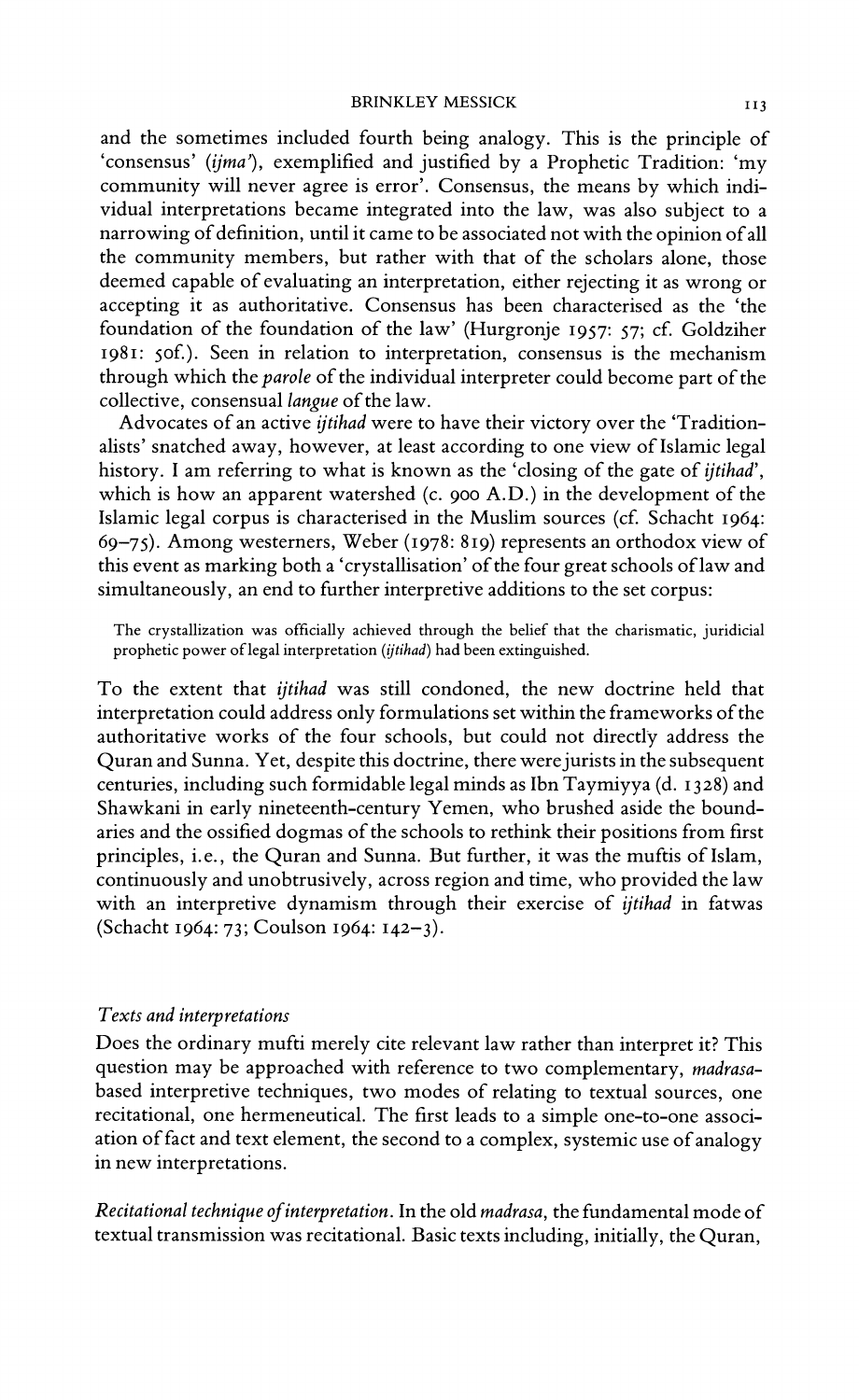were presented and acquired orally in madrasa lesson circles and through repetition in later study. What a man qualified to teach was qualified to do was transmit texts: a scholar was licensed to carry out the oral transmission ( $riwaya$ ) of a specific text or texts.

The paradigm is the Quran, which literally means 'recitation'. Received by the Prophet in oral revelations, the Quran was for a number of years a 'text' that existed only in the memories of his close companions. Even after it was placed in writing, oral recitation, usually from memory, remained the central act of worship. A similar oral character structures the second source of law, the Sunna. In succeeding generations, the Prophet's sayings and doings were related orally through chains of reliable transmitters. Later still, with the emergence of the four schools of law, short, basic and memorisable 'texts' (mutun, sing, matn, such as Abu Shuja''s Mukhtasar and al-Nawawi's Al-Minhaj used in Ibb) became the instructional standards.

This recitational emphasis is not merely an 'oral residue' (Goody 1968: 14) in an evolving pattern of literacy; it is a distinctive element across the spheres of Muslim literate activity. Recitation also operates in the differing but related forums of court procedure and fatwa-giving. In judicial process, evidence was 'recitational': only the oral testimony of present witnesses received acceptance in procedural theory. For jurists, if not for practising judges, the widespread custom of using written legal documents was rejected as an evidential basis for judgment (Tyan 1959; Waking 1972; Messick 1983a; 1983b; in press).

Despite the fact that they are written, fatwas given by jurists such as the Mufti of Ibb have a pronounced recitational quality. Rather than engaging in a reflective pause to 'construct' what would mark the novel interpretation of a mujtahid, the mufti responds immediately. Having identified the issue, he essentially recites relevant text: this is the simple associative process of analogy, when neither fact nor text are new. Such fatwa-giving is analogous to riwaya, or oral transmission of text by a scholar qualified to do so by virtue of his own prior oral acquisition of the text in question. Involving no more creative interpretation than a matching of comprehended practice with an identified and then transmitted segment of existing text, such fatwas are recitations.

The hermeneutical technique (ijtihad). In the madrasa, recitation was followed and completed by the teacher's interpretive commentary<sup>9</sup>. Commentary was a method devised to meet the problems of understanding and augmenting a finite textual corpus. A fundamental structural process of filling in the gaps operates on several planes, from the micro-level where unwritten but vocalised 'vowels' must be inserted in spaces between strings of consonants to accomplish recitation, to that of written manuscripts where commentary text is inserted physically in the interstices of the basic text (which is set off in brackets), to the pedagogy itself where commentary completes recitation to constitute a lesson.

In the case of law, this process of 'filling in the gaps' began with the Sunna. The Prophet's sayings and doings stand in the relationship of interpretive expansion to the original text, the Quran (Goldziher 1981: 38). Later, the basic textual corpus, now composed of Quran and Sunna together, underwent further interpretive extension by the early jurists, resulting in the authoritative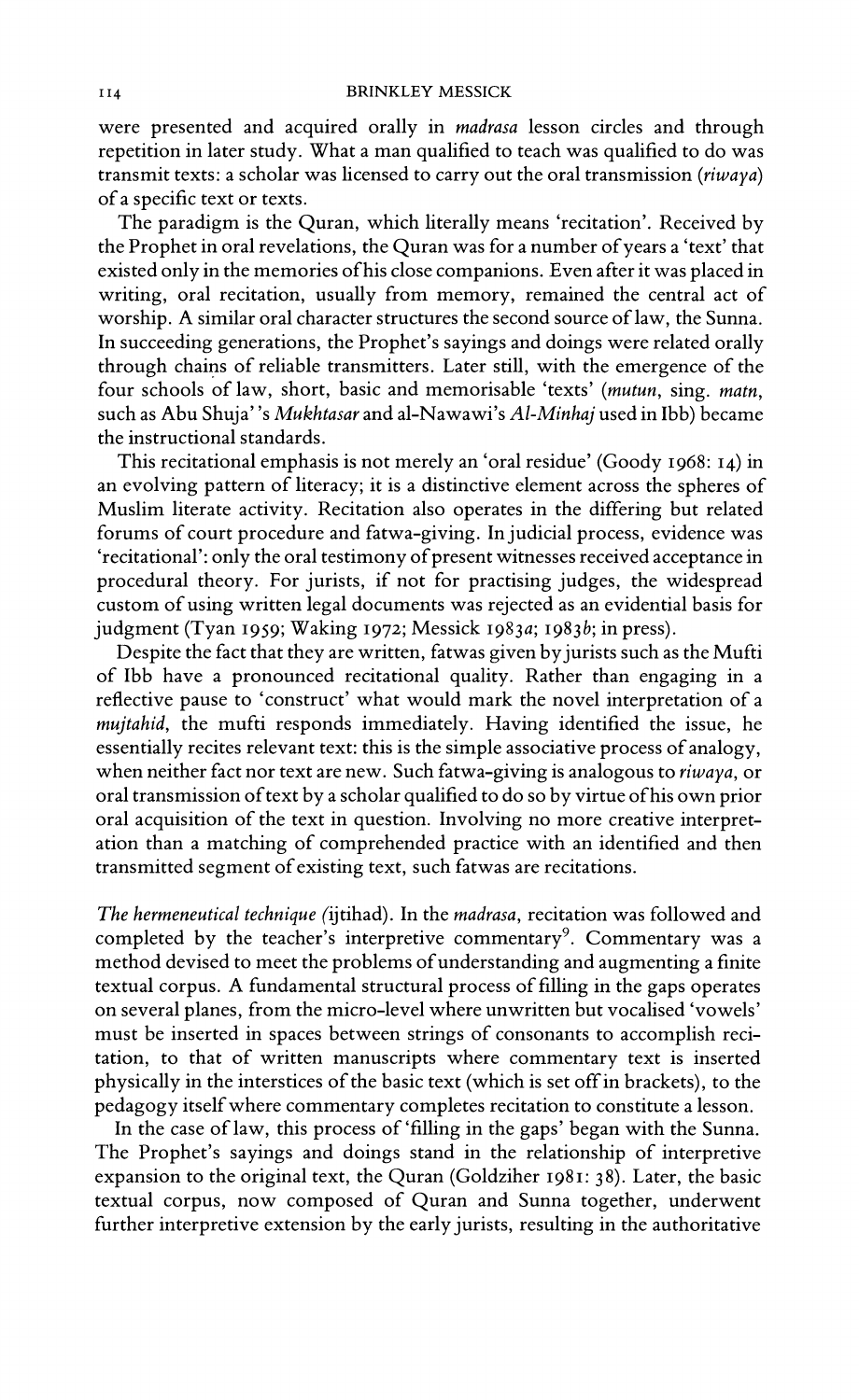texts of the four legal schools. The process of textual expansion continued, and commentaries on these authoritative texts, and even commentaries upon commentaries (such as that studied in Ibb by al-Bajuri (d. 1860), a supercommentary on the al-Mikhtasar of Abu Shuja') also became authoritative, functioning as sources of reference for textual theory.

Within the specialised sphere of the muftiship, where real world questions are addressed, interpretation via fatwas is modelled on, or is a model for, madrasabased hermeneutics. If the ordinary mufti may be said to engage in an activity equivalent to *madrasa* recitation, great muftis such as Shawkani interpret in a manner analogous to the procedure of scriptural hermeneutics. While the ordinary mufti transmits text, one such as Shawkani creates it. The fatwas of qualified jurists were liable to be treated as authoritative because they offered either an innovative formulation of the textual sense, or an analogical extension -a 'filling in the gaps'-of the textual body. More complicated than the simple association of known fact to known text, the interpretive use of analogy spans a previously uncharted conceptual distance, from existing text to created text, departing from a new configuration on the level of fact.

According to a now familiar hermeneutical model (Ricoeur 1971), it might be assumed that an analogic mode of interpretation originally applied to scripture was extended, in the hands of muftis, to the interpretation of the world. But the reverse, namely, that a style of interpretation applied to the world was adapted to address text is not only equally plausible but is suggested, in part, by the oral quality of the 'text' in question.

## Fatwas great and small

This recitational-hermeneutical dichotomy in interpretive method may be further related to different categories of fatwas. While the impact on theory of fatwas delivered in Ibb has been negligible, that of those given by such jurists as Shawkani, the North African al-Wansharisi, or the Egyptian Muhammad Abduh has been substantial. Ibb fatwas retain the genre's characteristic structural orientation towards *adilla*, but they are relatively unselfconscious about their import for theory. Despite their pedigree, these local fatwas have no greater ambition than contributing to the regulation of the practical affairs of people in Ibb and its hinterland<sup>10</sup>. It was perhaps such muftis, their fatwas devoid of expressed reasoning, that Weber (1978: 797) considered comparable to oracles.

The case of Shawkani is different. It should be noted, however, that Shawkani distinguished between his 'shorter', presumably ordinary fatwas, which 'could never be counted' and those he calls 'treatises' (rasa'il, abhath), which he says were collected as fatwas with the title, al-fath ar-rabbani fi fatawi ash-shawkani (1348 A.H.II: 223; Brockelmann 1943: 819). Shawkani tells us that requests for fatwas came to him from both the elite, presumably mainly scholars, and the common people. This breakdown according to source of query may parallel his distinction between his fatwa-treatises, preserved and published, and the uncounted ordinary fatwas which were dispersed without leaving a documentary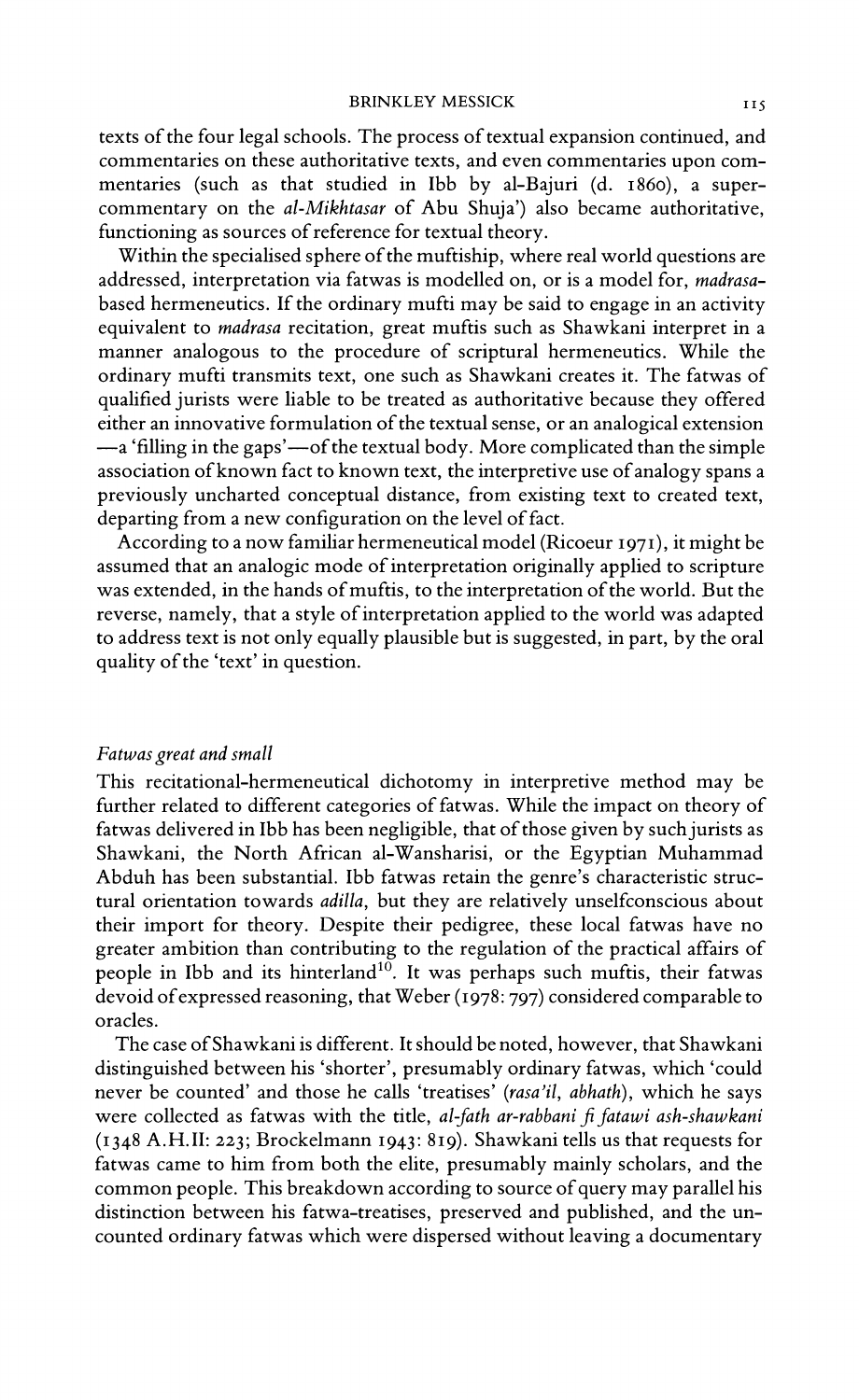trace. The latter may resemble the fatwas delivered in Ibb with the important caveat that Shawkani was not a scholar of modest standing, but an 'absolute' (mutlaq) mujtahid, a jurist of international calibre exhibiting the highest realisation of interpretive legal ability.

Shawkani's fatwa-treatises retain the question and answer format, but (as in al-Qarafi 1967) the questions tend to be, if not purely hypothetical, at least abstractions of practice rather than the rough and ready statements of circumstance found in the ordinary query. Formulated by other scholars, or adapted for didactic purposes, the questions address both important public problems of the era-e.g., tobacco usage, the status of saintly miracles, disregard for the law among country people-and theoretical problems in jurisprudence. Shawkani acts as the scholar's scholar, the mufti's mufti. At this level of discourse, a jurist such as Shawkani provides both a decisive interpretation of the sources and, to the extent that this theory has a bearing on practice, an impact as well upon the conduct of individuals.

For Shawkani (as for al-Juwayni studied in Ibb) a mufti was by definition a qualified interpreter, a mujtahid  $(1349: 234: 1394: 43-5)$ . For this reason the muftiship is integral to the central thrust of Shawkani's work: the assertion of the obligation of *ijtihad* and the refutation of its opposite, the intellectual posture of unquestioning acceptance (taqlid) of established doctrine-a posture associated with the assumption that the 'gate of *ijtihad*' was 'closed'. Shawkani brooks no exception to his argument that not only muftis but also judges must be  $muitahids$  (1969: 35). Not only has he mustered the theoretical justifications (the adilla) for his position, but he also provides biographical examples of earlier Yemeni scholars who were also 'absolute' mujtahids (1348 A.H.II: 133; I: 360), and he presents a model programme of essential study for a would-be interpreter (1348 A.H.II: 214 sqq.). Articulated in highland Yemen, it was an advocacy of ijtihad that would be noted some decades later in Egypt as reformers there attempted to revitalise the concept as a tool for reform (Merad 1978).

Considering this wide spectrum of fatwas, ranging from those which endeavoured to extend the corpus of textual theory to those which were really devoted to the regulation of practice, the muftiship once again appears to be far from homogeneous. In practice, fatwa-giving was subdivided into one range which leaned towards the world of theory, and another associated more with that of practice.

# Conclusion

I have attempted to take the notion that 'societies contain their own interpretations' beyond the sphere of common sense, beyond those constructions of reality that are viewed as interpretations by observing anthropologists but are not conceived of as such by the people themselves. To date, anthropological interpretation has been devoted to a circling between conceptually articulated western frames of reference and conceptually embedded nonwestern ones. The muftiship provides an example of a higher level system of indigenous interpretation, one anchored in a literate tradition, with both recitational and her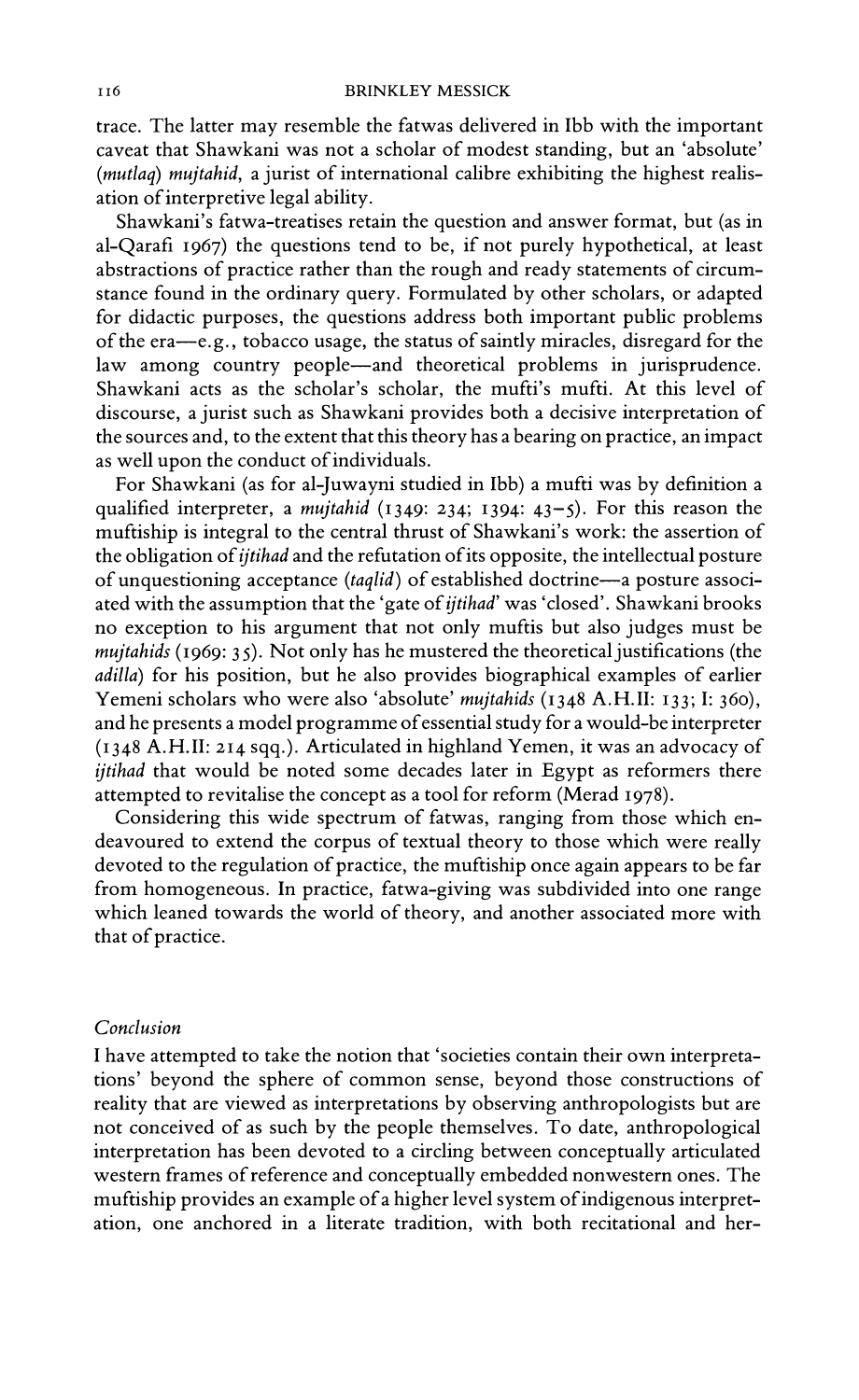meneutical modes of relating to a distinctive kind of text. Since muftis' interpretations are second and third order constructions, departing as they do from initial, first order constructions by their lay questioners, this indigenous system of worldly hermeneutics is comparable to anthropological interpretations of 'native' common sense.

The understanding of the muftiship I have advanced has considered both institutional form and interpretive method. It is an understanding based on several categories of written Muslim thought, including conceptualisations similar to ideal-types and models, and on the history and contemporary practices of muftis in Yemen.

As members of a society assumed to be stratified in terms of the distribution of legal-religious knowledge, scholars and ordinary people in Yemen are ideally conceived of as bound together by reciprocal obligations and statuses in connexion with the interpretive transmission of that knowledge. Schacht (1964: 74) suggests that the continuing importance of the muftiship is linked to the essential character of the knowledge, resulting in a 'constant need of specialist guidance'. But the muftiship is not simply an institution through which rarified scholarly disputes and the received wisdom of the jurists is brought down to earth in communicable form as 'guidance' for the common people. It is also the channel through which mundane, earth-hugging realities, including new factual developments, were formally noticed by and reflected upon by qualified scholarly minds, leading to analogical extensions of the body of textual theory. In a dialectical manner, locally generated questions are related to locally interpreted theory. Like Muslim poets (Geertz 1983: 117) and Muslim saints (B. Turner 1974:  $39-55$ ) in other realms, muftis have been the creative mediators of the sacred and profane, the ideal and the real of Muslim law.

#### **NOTES**

Research in the Yemen Arab Republic was founded by a Foreign Area Fellowship (1974–1976) and a post-doctoral grant (1980), both from the Joint Committee on the Near and Middle East of the Social Science Research Council and the American Council of Learned Societies. This article is drawn from a work in progress on the cultural history of law in Yemen. I have benefited from comments by Stefania Pandolfo, Hildred Geertz and Timothy Mitchell on an earlier version of this article.

 $1$  As a public institution, the mufti resembles the Roman jus publice respondendi (Weber 1976: 797-9; Tyan 1938: 323 sq.), while in its unofficial aspect, a mufti is similar to the responsa-delivering Jewish rav, a function distinguished from the position of judge and held by such men as Maimonides (Goitein 1971: 212, 325).

<sup>2</sup> Cf., for what is now the People's Democratic Republic of Yemen, Maktari 1971: 32 and Anderson 1970: 32-3.

<sup>3</sup> After examining the wound indications on an individual's body, the Mufti writes a short document specifying the location and extent of each cut or bruise, with the associated penalty in money written next to each injury. The injured party can use the Arsh document to seek the monetary damages mentioned.

4 On the al-Buraihi line of local scholars see Ibn Samura 1957: 190; al-Khazraji 1914: 82; al-Akwa' 1980: 66. Muhammad Abdarrahman al-Buraihi (d. 1459) was a noted mufti whose fatwas was collected. Among the ancestors claimed by the contemporary 'al-Mufti' family is Abdarrahman 'Umar al-Hubaishi (d. 1388), whose fatwas were also preserved, cf. Brockelman 1943 II: 442; al-Akwa' 1980: 156-7. Three generations of the al-Haddad family, beginning with 'Ali Naji al-Haddad (d. 1893), held the official post in Ibb from the late nineteenth century to 1948.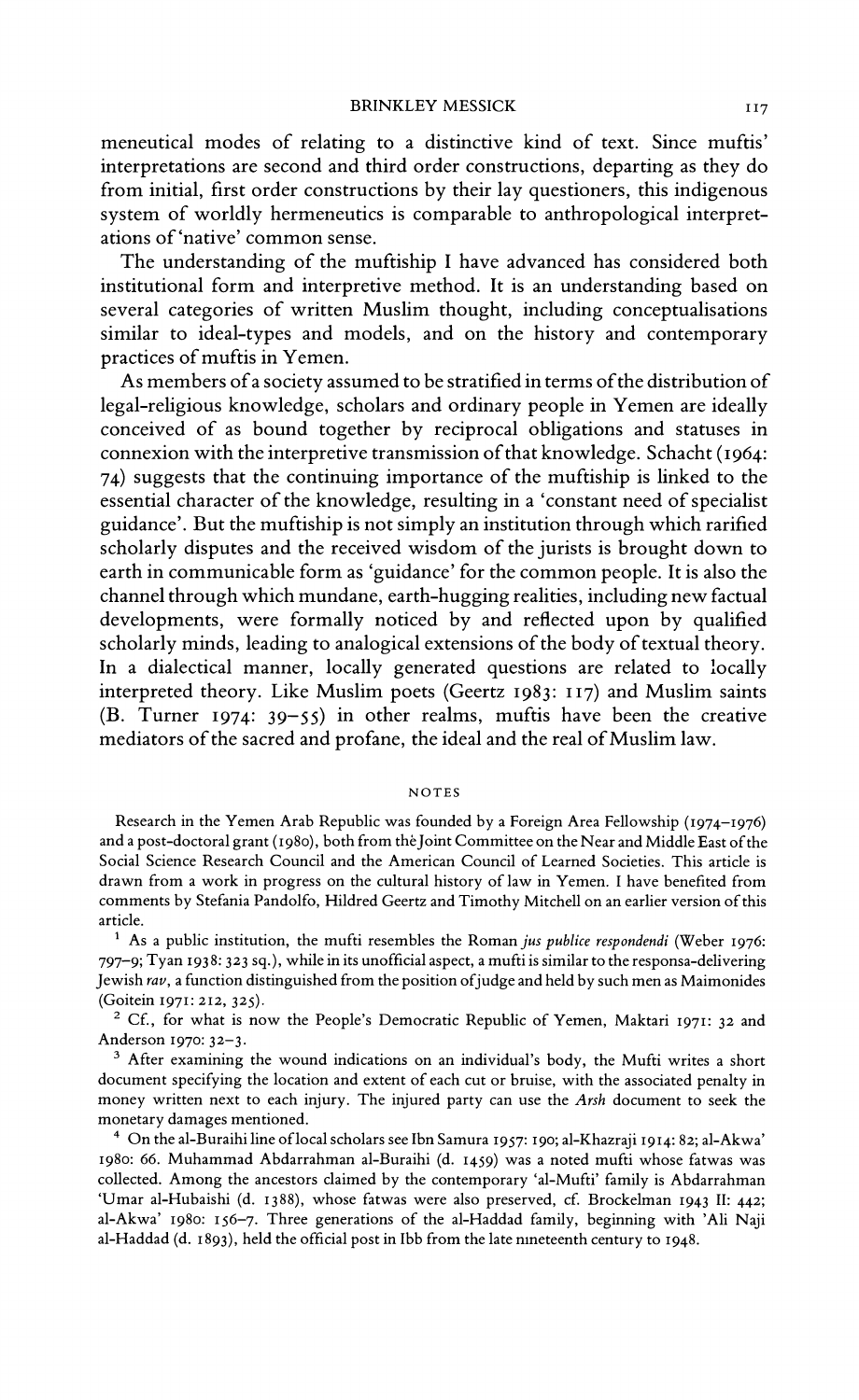<sup>5</sup> Although they were Shi'i not Sunni Imams, the Yemeni rulers were muftis and judges writ large. Imams issued their own 'interpretations' (known as ijtihadat or ikhtiyarat) which had the force of law in imamic courts; they were also the final source of appeal for court decisions. Muftis in Ibb are Sunni scholars, however.

<sup>6</sup> The only trace of opprobrium such as that heaped upon judges occurs in a single Tradition quoted by Ibn Khaldun (1958: 452): 'those of you who most boldly approach the task of giving fatwas are most directly heading toward Hell'. Also, an individual ought not actively to seek to become a mufti (Tyan  $1938:333$ ).

<sup>7</sup> Such muftis were public officials who sat as members of the High Administrative Council (Serjeant 1983: 98).

<sup>8</sup> According to Schacht (1950: 99), the Arabic term was derived from a Jewish exegetical term.

<sup>9</sup> Commentary (sharh), exegesis (tafsir), and interpretation (ta'wil, ijtihad) were the basic hermeneutical methods; cf. articles in the Encyclopedia of Islam.

<sup>10</sup> Twentieth century muftis surveyed in the old Aden Protectorate reported that when acting unofficially, and when asked for a general opinion (i.e., not simply for the position of their school), they exercised a type of ijtihad they called 'bi'l fatwa', considered by Anderson (1970: 38, 370) to be the lowest of four types.

#### **REFERENCES**

Abu Shuja', A. 1859. al-mukhtasar (trans.) S. Keijzer. Précis Jurisprud. Musulm. Leiden: E. J. Brill. Abu Zahra, M. 1948. al-shafi'i. Cairo: Dar al-Fikr al-'Arabi.

al-Akwa', I. 1980. al-madaris al-islamiyya fi al-yaman. Damascus: Dar al-Fikr.

- Amedroz, H. 1910. The Office of Kadi in the Ahkam Sultaniyya of Mawardi. J. R. Asiat. Soc. July, 761-96.
- Anderson, J. N. D. 1970. Islamic law in Africa. London: Frank Cass.
- al-Bajuri, I. 1974. hashiyat al-bajuri 'ala sharh ibn qasim al-ghazzi 'ala abi shuja'. Beirut: Dar al-Ma'rifa.

Barthes, R. 1976. Elements of semiology (trans.) A. Lavers & C. Smith. New York: Hill & Wang.

- Bernand, M. 1980. Kiyas, Encyclopedia of Islam, new edition 5, 238-42.
- Boon, J. 1978. The shift to meaning. Review of K. Basso & H. Selby (eds). Meaning in anthropology. Am. Ethnol. 5, 361-7.
- Bourdieu, P. 1979. Outline of a theory of practice. Cambridge: Univ. Press.
- Brockelmann, C. 1943-49. Geschichte der arabischen Literatur. Supplementbande. Leiden: E. J. Brill.
- Coulson, N. J. 1956. Doctrine and practice in Islamic law: one aspect of the problem. Bull. Sch. orient. Afr. Stud. 18, 211-26.
	- 1964. A history of Islamic law. Edinburgh: Univ. Press.
- Errington, S. 1979. Some comments on style in the meanings of the past. J. Asian Stud. 38, 231-44. Geertz, C. 1973. The interpretation of cultures. New York: Basic.
- 1983. Local knowledge: further essays in interpretive anthropology. New York: Basic.
- Gibb, H. A. R. & H. Bowen 1957. Islamic society and the west. London: Oxford Univ. Press.
- Goitein, S. 1971. A Mediterranean society, vol. 2. Berkeley: Univ. of California Press.
- Goldziher, I. 1981. Introduction to Islamic law (trans.) A. & R. Hamouri. Princeton: Univ. Press.
- Goody, J. 1968. Introduction. In Literacy in traditional societies (ed.) J. Goody. Cambridge: Univ. Press.
- Gottheil, R. 1908. The cadı: the history of the institution. Rev. Étud. ethnogr. sociol. i, 385-393.
- Hurgronje, C. S. 1957. Selected works of C. Snouck Hurgronje. Leiden: Brill.
- Ibn Samura al-Ja'adi, U. 1957. tabaqat fuqaha' al-yaman (ed.) F. Sayyid. Cairo: al-Sunna al-Muhammadiyya.
- Ibn Khaldun, A. 1958. The Muqaddimah (trans.) F. Rosenthal, vol. 1., New York: Pantheon.
- al-Juwayni Imam al-Haramayn, A. n.d. al-waraqat. In majmu' mutun usuliyya (ed.) J. al-Qasimi. Damascus: Maktabat al-Hashimiyya.
- Kennedy, J. G., J. Teague & L. Fairbanks 1980. Qat use in north Yemen and the problem of addiction: a study in medical anthropology. Cult. Med. Psychiatr. 4, 311-44.
- al-Khazraji, A. 1911 & 1914. al-'uqud al-lu'lu'iyya. 2 vols (E. J. W. Gibb Memorial Series, 3, 4-5). Cairo: Hilal.
- Makdisi. G. 1981. The rise of colleges. Edinburgh: Univ. Press.